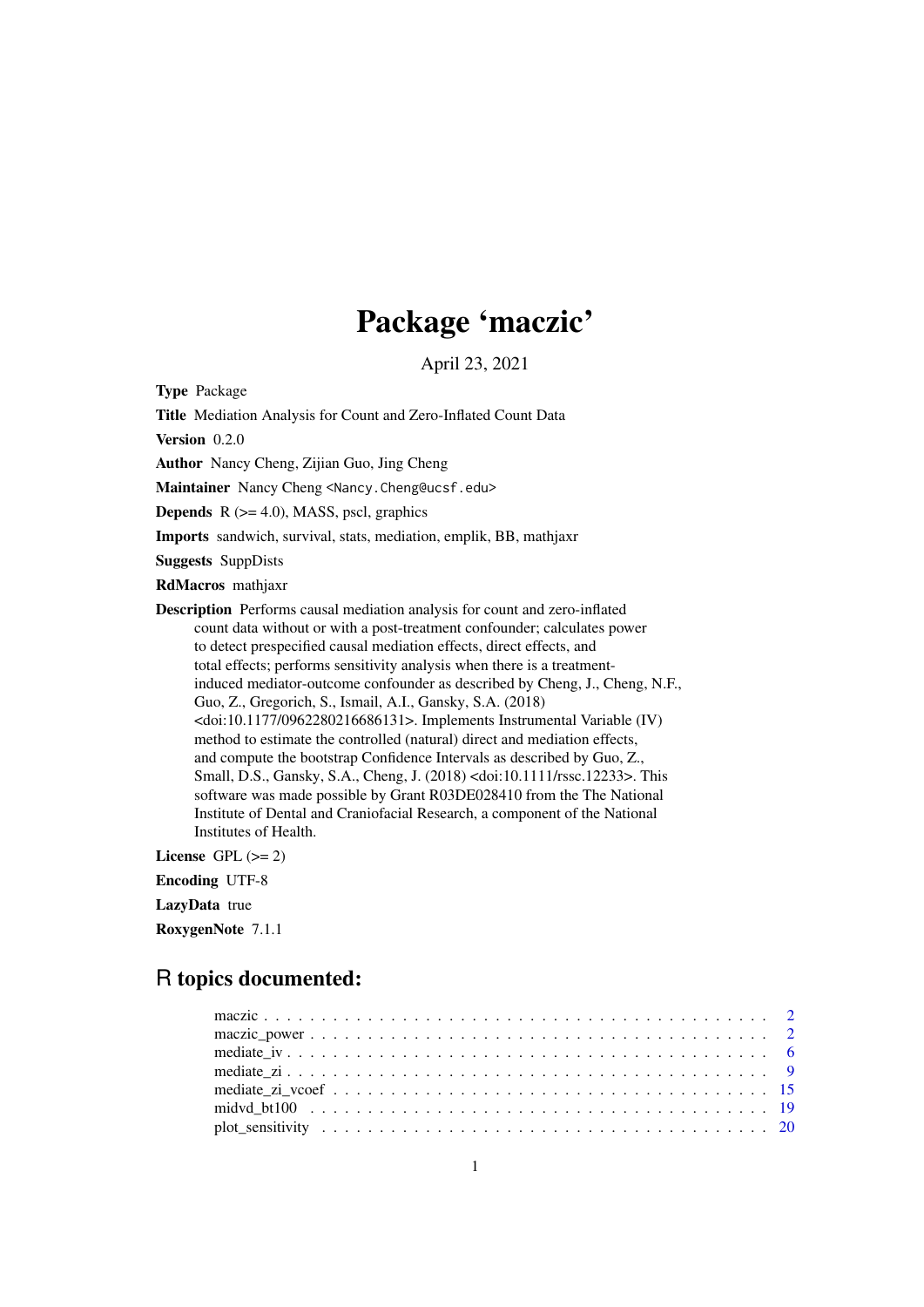#### <span id="page-1-0"></span>**Index** [23](#page-22-0)

maczic *maczic: Mediation Analysis for Count and Zero-inflated Count Data.*

#### Description

Performs causal mediation analysis for count and zero-inflated count data; calculates power of causal mediation effects, direct effects, total effects; implements Instrumental Variable (IV) method to estimate the controlled (natural) direct and mediation effect, and the bootstrap CIs; calculates power of controlled (natural) direct and mediation effect using IV method; performs sensitivity analysis when there is a treatment-induced mediator-outcome confounder by varing coefficient of treatment in the confounder model and plots sensitivity graph.

maczic\_power *Power Calculation for Mediation Analysis with Count and Zero-Inflated Count Data*

#### Description

'maczic\_power' computes powers to detect average causal mediation effects (indirect effect), average direct effects, and total effect. This function uses simulations of 3 optional covariates (binary, normal, and multinomial), mediator (can be binary or continuous), and outcome (can be Normal, Poisson, Negative Binomial, zero-inflated Poisson/Negative Binomial) based on user-specified parameter values.

# Usage

```
maczic_power(
  nsim,
  nsp,
  mtype,
  boot = FALSE,sims = 1000,
  conf. level = 0.95,
  ydist,
  size = 1,
  ymax,
  lpct0 = 0,
  hpct0 = 100,
  px1,
  am,
  bm,
  e1m,
  e2m,
  e3m,
  ag,
  bg,
  gg,
  e1g,
```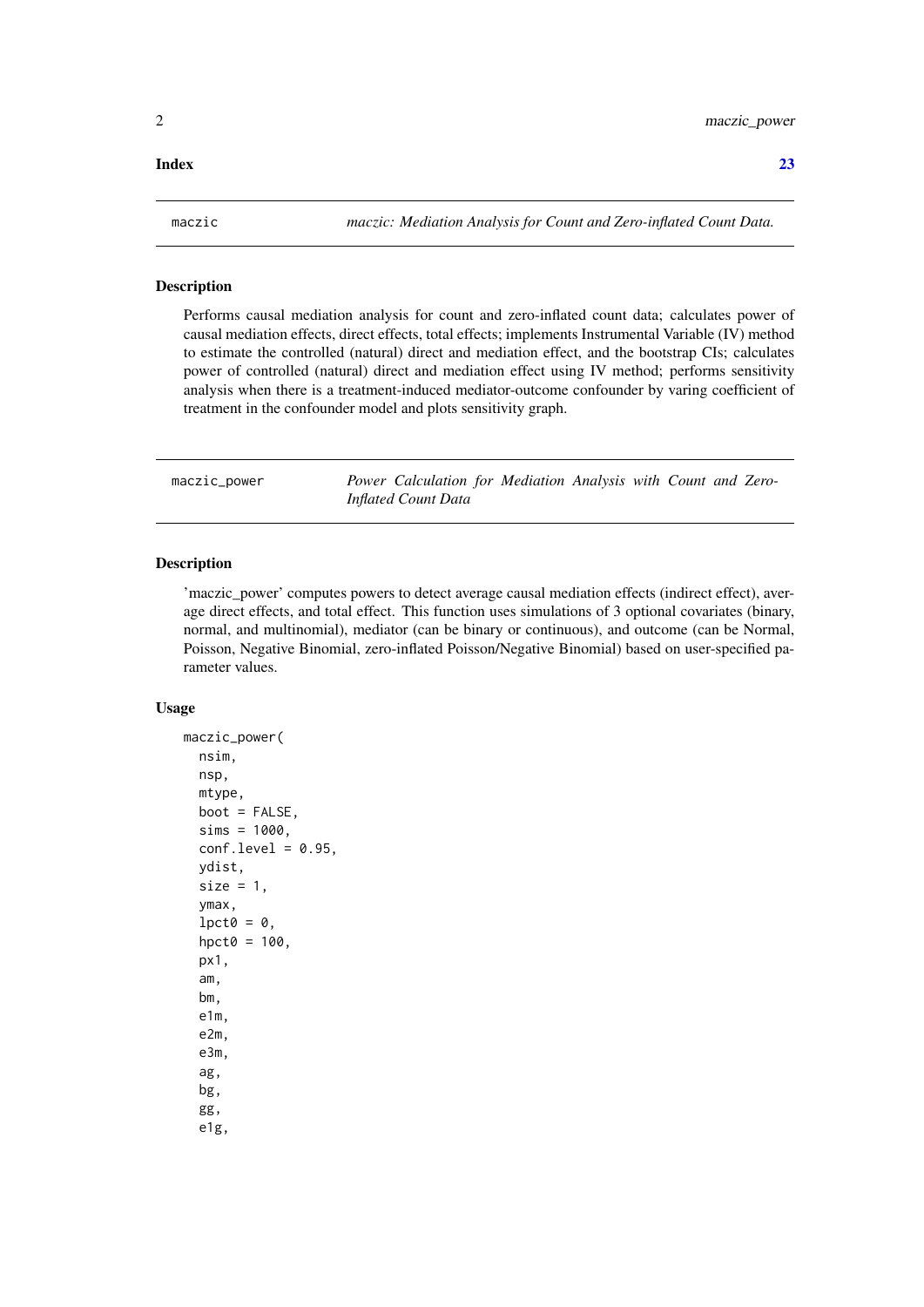| e2g.         |
|--------------|
| e3g.         |
| $delta = 0.$ |
| $ag2 = 0$ ,  |
| $bg2 = 0$    |
| $gg2 = 0$ ,  |
| $e1g2 = 0$ , |
| $e2g2 = 0$ , |
| $e3g2 = 0$ , |
| $delta2 = 0$ |
|              |

| nsim       | Number of simulations.                                                                                                                                                   |
|------------|--------------------------------------------------------------------------------------------------------------------------------------------------------------------------|
| nsp        | Total sample size.                                                                                                                                                       |
| mtype      | Type of mediator, either 'binary' or 'continuous'.                                                                                                                       |
| boot       | A logical value. if 'FALSE' a quasi-Bayesian approximation is used for con-<br>fidence intervals; if 'TRUE' nonparametric bootstrap will be used. Default is<br>'FALSE'. |
| sims       | Number of Monte Carlo draws for nonparametric bootstrap or quasi-Bayesian<br>approximation. Default is 1000.                                                             |
| conf.level | Level of the returned two-sided confidence intervals. The default value, 0.95, is<br>to return the 2.5 and 97.5 percentiles of the simulated quantities.                 |
| ydist      | Outcome distribution. Can be 'poisson', 'negbin', 'zip', 'zinb', or 'normal'.                                                                                            |
| size       | Dispersion parameter for negative binomial outcome distribution. Default is 1.<br>It's ignored for other outcome distribution.                                           |
| ymax       | Maximum value of outcome allowed.                                                                                                                                        |
| lpct0      | Low bound for percent of zeros in outcome. Default is 0.                                                                                                                 |
| hpct0      | High bound for percent of zeros in outcome. Default is 100.                                                                                                              |
| px1        | Probability of the binary covariate being 1.                                                                                                                             |
| am         | User-specified value for the intercept in the mediator model.                                                                                                            |
| bm         | User-specified value for the treatment coefficient in the mediator model.                                                                                                |
| e1m        | User-specified value for the coefficient of the binary covariate variable in the<br>mediator model.                                                                      |
| e2m        | User-specified value for the coefficient of the continuous covariate variable in<br>the mediator model.                                                                  |
| e3m        | User-specified value for the coefficient of the multinomial covariate variable in<br>the mediator model.                                                                 |
| ag         | User-specified value for the intercept in the outcome model or in the count model<br>of zero-inflated Poisson/Negative Binomial outcome.                                 |
| bg         | User-specified value for the treatment coefficient in the outcome model or in the<br>count model of zero-inflated Poisson/Negative Binomial outcome.                     |
| gg         | User-specified value for the mediator coefficient in the outcome model or in the<br>count model of zero-inflated Poisson/Negative Binomial outcome.                      |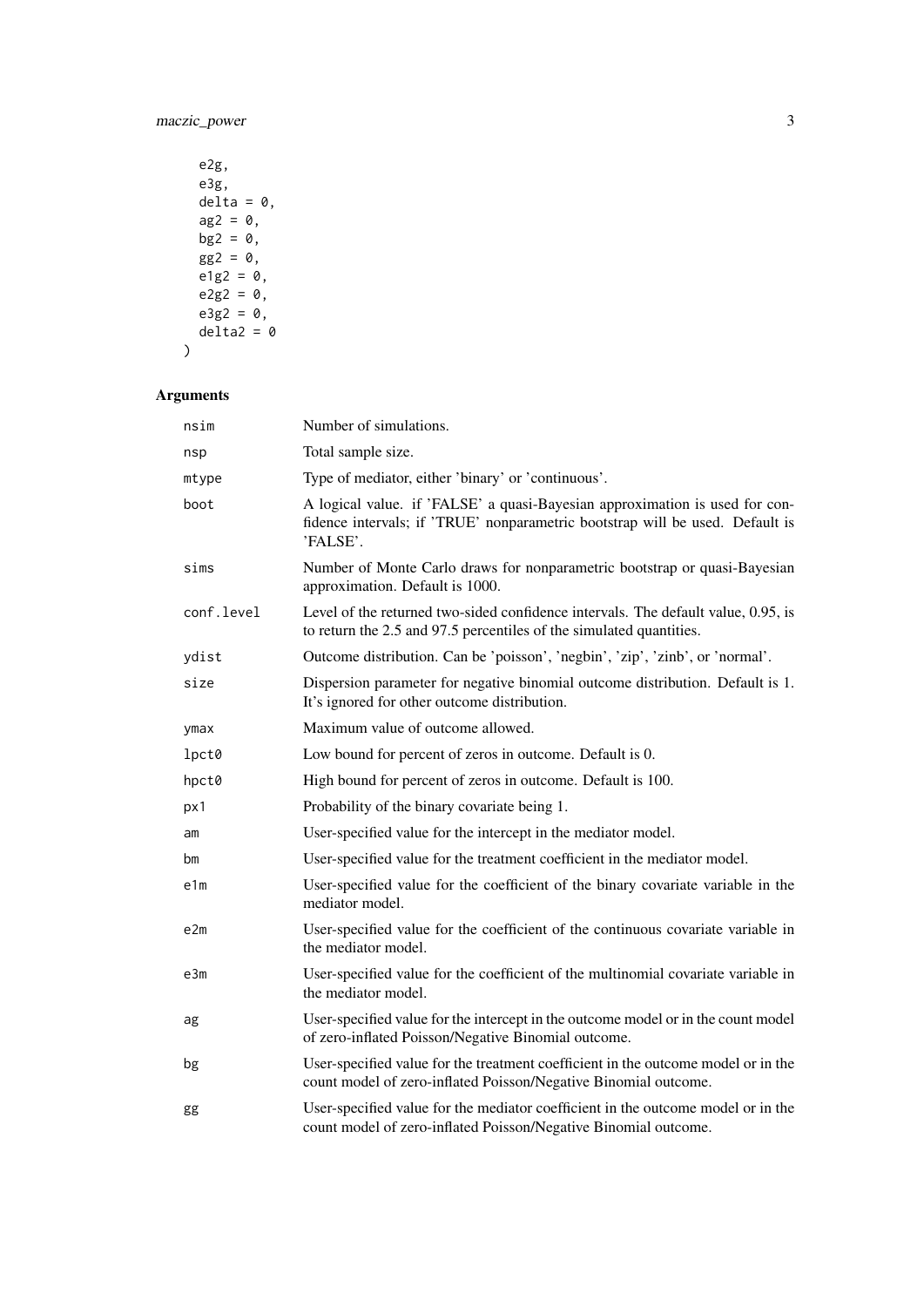| e1g    | User-specified value for the coefficient of the binary covariate variable in the<br>outcome model or in the count model of zero-inflated Poisson/Negative Bino-<br>mial outcome.                                                                                                                              |
|--------|---------------------------------------------------------------------------------------------------------------------------------------------------------------------------------------------------------------------------------------------------------------------------------------------------------------|
| e2g    | User-specified value for the coefficient of the continuous covariate variable in<br>the outcome model or in the count model of zero-inflated Poisson/Negative Bi-<br>nomial outcome.                                                                                                                          |
| e3g    | User-specified value for the coefficient of the multinomial covariate variable<br>in the outcome model or in the count model of zero-inflated Poisson/Negative<br>Binomial outcome.                                                                                                                           |
| delta  | User-specified value for the treatment-by-mediator interaction coefficient in the<br>outcome model or in the count model of zero-inflated Poisson/Negative Bino-<br>mial outcome model. Default is 0.                                                                                                         |
| ag2    | User-specified value for the intercept in the zero-inflation model of zero-inflated<br>Poisson/Negative Binomial outcome. Note that this argument along with the<br>following argument bg2, gg2, e1g2, e2g2, e3g2 and delta2 only apply to zero-<br>inflated Poisson/Negative Binomial outcome. Default is 0. |
| bg2    | User-specified value for the treatment coefficient in the zero-inflation model of<br>zero-inflated Poisson/Negative Binomial outcome. Default is 0.                                                                                                                                                           |
| gg2    | User-specified value for the mediator coefficient in the zero-inflation model of<br>zero-inflated Poisson/Negative Binomial outcome. Default is 0.                                                                                                                                                            |
| e1g2   | User-specified value for the coefficient of the binary covariate variable in the<br>zero-inflation model of zero-inflated Poisson/Negative Binomial outcome. De-<br>fault is 0.                                                                                                                               |
| e2g2   | User-specified value for the coefficient of the continuous covariate variable in<br>the zero-inflation model of zero-inflated Poisson/Negative Binomial outcome.<br>Default is 0.                                                                                                                             |
| e3g2   | User-specified value for the coefficient of the multinomial covariate variable in<br>the zero-inflation model of zero-inflated Poisson/Negative Binomial outcome.<br>Default is 0.                                                                                                                            |
| delta2 | User-specified value for the coefficient of treatment-by-mediator interaction in<br>the zero-inflation model of zero-inflated Poisson/Negative Binomial outcome.<br>Default is 0.                                                                                                                             |

# Value

maczic\_power returns a data frame with the following components and prints them out in a matrix format:

| te.d0, te.d1         | average true mediation effects under the control and treatment conditions.              |
|----------------------|-----------------------------------------------------------------------------------------|
| te.z0, te.z1         | average true direct effects under the control and treatment conditions.                 |
| te.tau               | average true total effect.                                                              |
| ee.d0.rej, ee.d1.rej |                                                                                         |
|                      | power to detect mediation effects under the control and treatment conditions.           |
| ee.z0.rej, ee.z1.rej |                                                                                         |
|                      | power to detect direct effects under the control and treatment conditions.              |
| ee.tau.rej           | power to detect total effect.                                                           |
| mean.v.z0            | mean outcome in control in the simulated data, not available if outcome is nor-<br>mal. |
|                      |                                                                                         |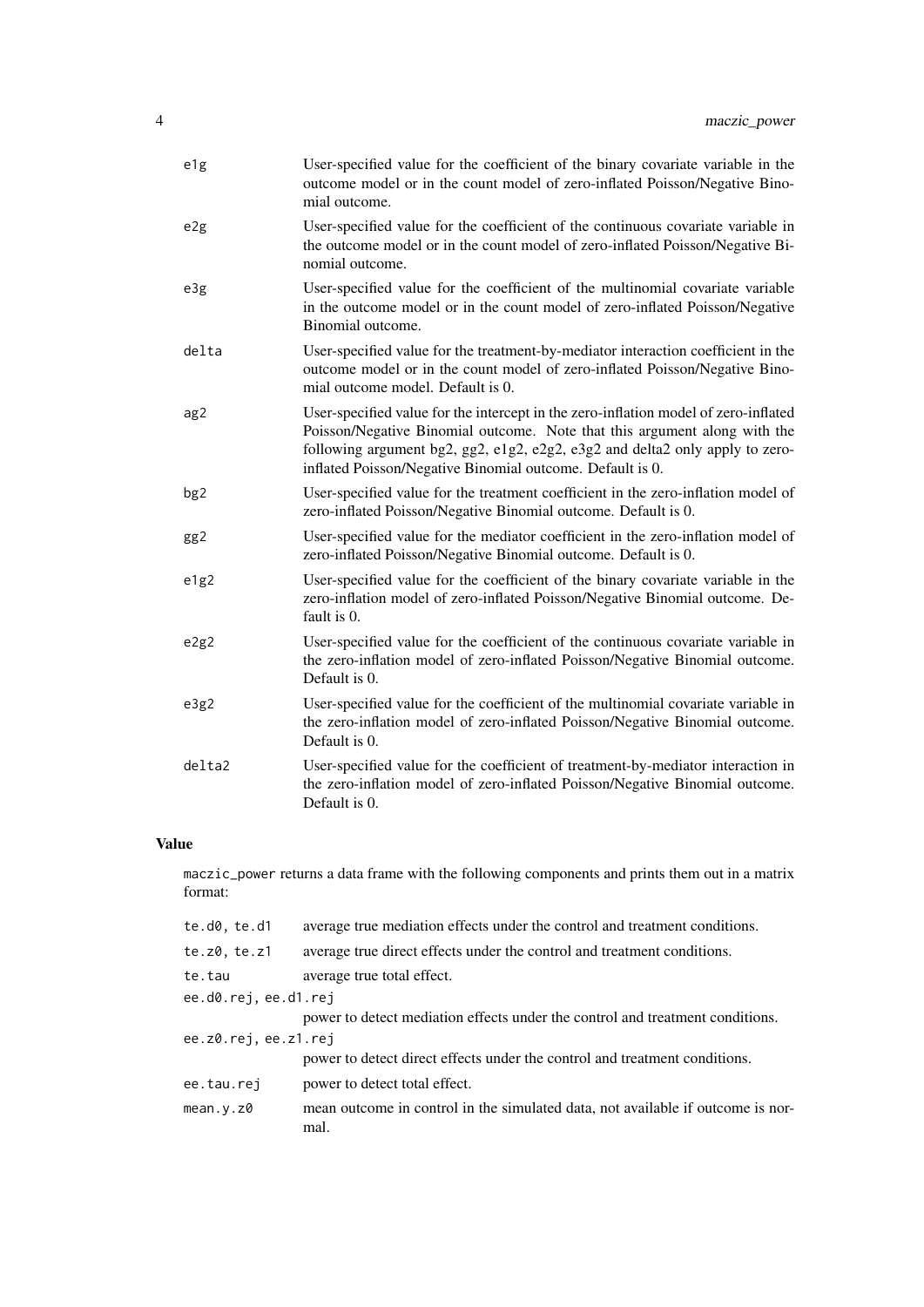<span id="page-4-0"></span>

| mean.v.z1                  | mean outcome in treatment in the simulated data, not available if outcome is<br>normal.              |
|----------------------------|------------------------------------------------------------------------------------------------------|
| mean. $y.get0.z0$          | mean non-zero outcome in control in the simulated data, not available if outcome<br>is normal.       |
| mean. $y$ .gt $\theta$ .z1 | mean non-zero outcome in treatment in the simulated data, not available if out-<br>come is normal    |
| pct0.y.z0                  | mean percent zero outcome in control in the simulated data, not available if<br>outcome is normal.   |
| pct0.y.z1                  | mean percent zero outcome in treatment in the simulated data, not available if<br>outcome is normal. |

# Author(s)

Nancy Cheng, <Nancy.Cheng@ucsf.edu>; Jing Cheng, <Jing.Cheng@ucsf.edu>.

### References

Cheng, J., Cheng, N.F., Guo, Z., Gregorich, S., Ismail, A.I., Gansky, S.A (2018) Mediation analysis for count and zero-inflated count data. Statistical Methods in Medical Research. 27(9):2756-2774.

Tingley, D., Yamamoto, T., Hirose, K., Imai, K. and Keele, L. (2014). "mediation: R package for Causal Mediation Analysis", Journal of Statistical Software, Vol. 59, No. 5, pp. 1-38.

Imai, K., Keele, L., Tingley, D. and Yamamoto, T. (2011). Unpacking the Black Box of Causality: Learning about Causal Mechanisms from Experimental and Observational Studies, American Political Science Review, Vol. 105, No. 4 (November), pp. 765-789.

Imai, K., Keele, L. and Tingley, D. (2010) A General Approach to Causal Mediation Analysis, Psychological Methods, Vol. 15, No. 4 (December), pp. 309-334.

Imai, K., Keele, L. and Yamamoto, T. (2010) Identification, Inference, and Sensitivity Analysis for Causal Mediation Effects, Statistical Science, Vol. 25, No. 1 (February), pp. 51-71.

Imai, K., Keele, L., Tingley, D. and Yamamoto, T. (2009) "Causal Mediation Analysis Using R" in Advances in Social Science Research Using R, ed. H. D. Vinod New York: Springer.

#### See Also

[mediate\\_zi](#page-8-1)

#### Examples

```
# For illustration purposes a small number of simulations are used
# Example 1: simulate Poisson outcome with sample size 100, binary mediator
# and 2 covariate (binary and normal) variables
posOut <- maczic_power(nsim = 8, nsp = 100, mtype = 'binary',
                       sims = 40, ydist = "Poisson", ymax = 60,
                       px1 = 0.5, am = 0.2, bm = 0.5,
                       e1m = 0.1, e2m = 0.1, e3m = 0,
                       ag = 0.1, bg = 0.3, gg = 1,
                       e1g = 0.5, e2g = -0.2, e3g = 0, delta = 0.1)
# Example 2: simulate zero-inflated Poisson outcome with sample size 80,
# continuous mediator and 1 normal covariate variable
zipOut \leq maxic-power(nsim = 5, nsp = 80, mtype = 'continuous',sims=30, ydist = "zip", ymax = 88, hpct0 = 60,
                       px1 = 0.5, am = 0.1, bm = 1,
```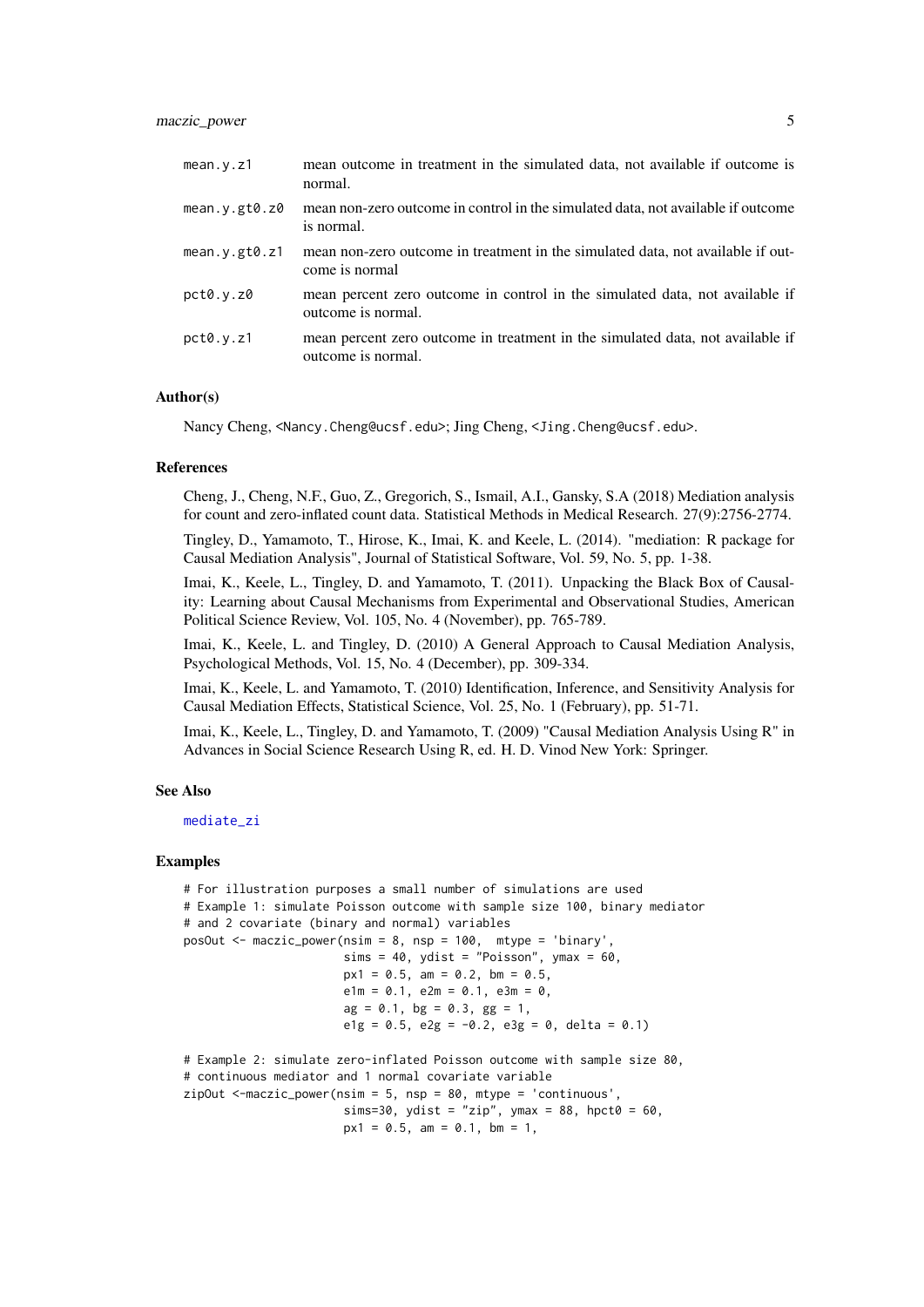```
e1m = 0, e2m = 0.2, e3m = 0,
ag = 0.6, bg = 0.6, gg = 0.2, elg = 0, elg = -0.2,
egg = 0, ag2 = -0.7, bg2 = 0.2, gg2 = 0.1,
e2g2 = 0.1, delta2 = 0.15)
```
<span id="page-5-0"></span>mediate\_iv *Mediation Analysis for Count and Zero-Inflated Count Data Using Instrumental Variable Method*

# Description

'mediate\_iv' is used to estimate controlled or natural direct effect ratio, indirect (mediation) effect ratio for count and zero-inflated count data using Instrumental Variable (IV) method described in Guo, Z., Small, D.S., Gansky, S.A., Cheng, J. (2018).

#### Usage

```
mediate_iv(
  y,
  z,
 m,
  zm.int = FALSE,
  ydist = "poisson",
  mtype = "binary",
  x.IV,
  x.nonIV = NULL,tol = 1e-05,n.init = 3,
  control = list(),conf. level = 0.95,
  sims = 1000
\lambda
```

| У      | Outcome variable.                                                                                                                                                                                                                                                                                |
|--------|--------------------------------------------------------------------------------------------------------------------------------------------------------------------------------------------------------------------------------------------------------------------------------------------------|
| z      | Treatment variable.                                                                                                                                                                                                                                                                              |
| m      | Mediator variable.                                                                                                                                                                                                                                                                               |
| zm.int | A logical value. if 'FALSE' the interaction of treatment by mediator will not be<br>included in the outcome model; if 'TRUE' the interaction will be included in the<br>outcome model. Default is 'FALSE'.                                                                                       |
| ydist  | A character string indicating outcome distribution which will be used to fit for<br>getting the initial parameter estimates. Can only take one of the these three val-<br>ues - 'poisson', 'negbin', or 'neyman type a' Default is 'poisson'. Use 'neyman<br>type a' for zero-inflated outcomes. |
| mtype  | A character string indicating mediator type, either 'binary' or 'continuous'. De-<br>fault is 'binary'.                                                                                                                                                                                          |
| x.IV   | Specifies baseline variable(s) to construct Instrumental Variable(s), Use cbind()<br>for 2 or more IVs.                                                                                                                                                                                          |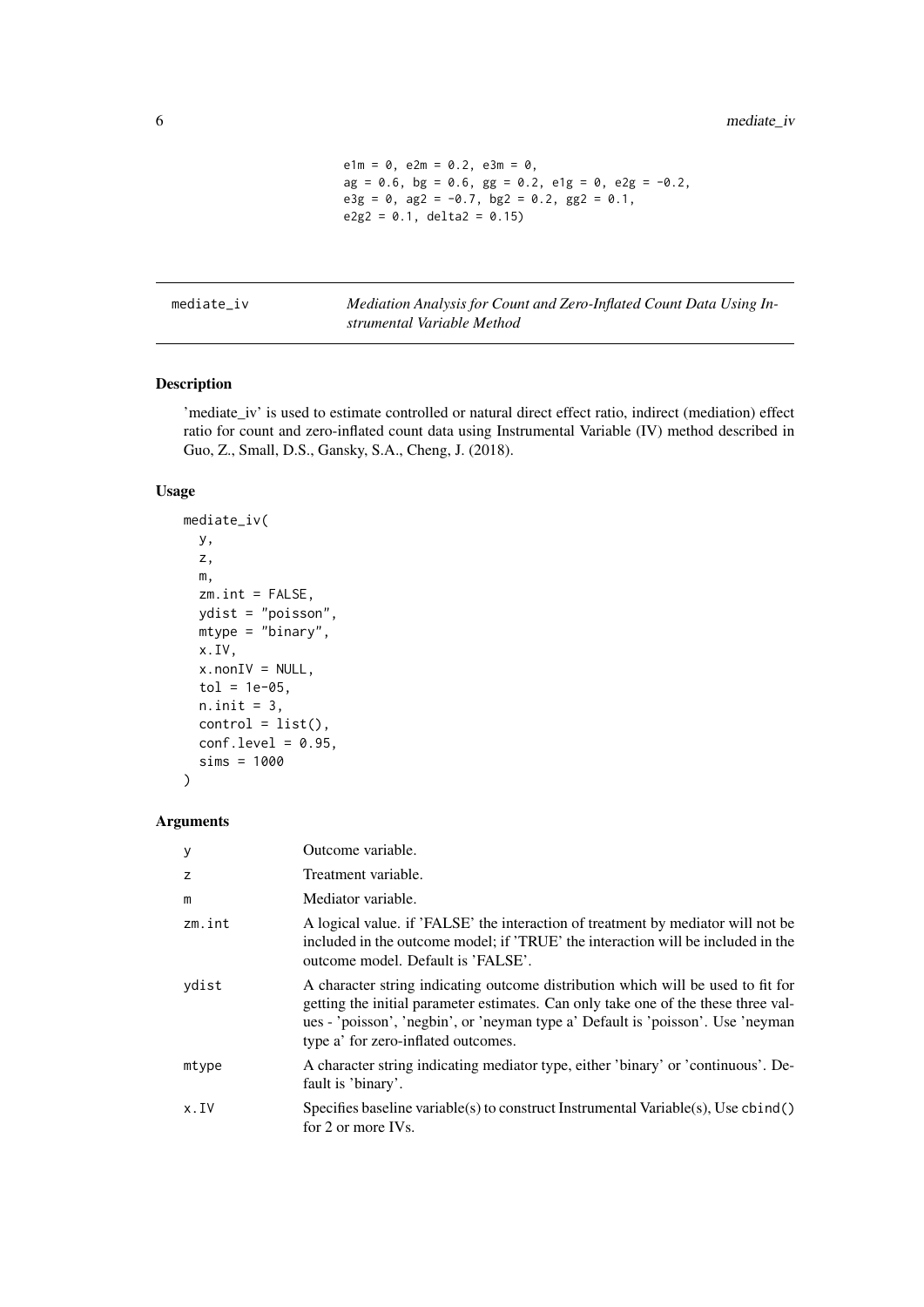| $x.$ non $IV$ | Specifies baseline variable(s) that are not used to construct Instrumental Vari-<br>able(s) as covariates. Use cbind() for 2 or more non IVs. Default is NULL.                                                                                                                                                                                                                                                                               |
|---------------|----------------------------------------------------------------------------------------------------------------------------------------------------------------------------------------------------------------------------------------------------------------------------------------------------------------------------------------------------------------------------------------------------------------------------------------------|
| tol           | Numeric tolerance value for parameter convergence. When the square root of<br>sum of squared difference between two consecutive set of optimized parameters<br>less than tol, then the convergence is reached. Default is 1e-5.                                                                                                                                                                                                              |
| n.init        | Number of set of initial parameter values. Default is 3.                                                                                                                                                                                                                                                                                                                                                                                     |
| control       | A list of parameters governing the nonlinear optimization algorithm behavior<br>(to minimize the profile empirical log-likelihood). This list is the same as that<br>for BBoptim(), which is a wrapper for spg(). control default is $list(maxit =$<br>$1500, M = c(50, 10)$ , $ftol=1e-10$ , $gtol = 1e-05$ , maxfeval = 10000, maximize<br>= FALSE, trace = FALSE, triter = 10, eps = 1e-07, checkGrad=NULL). See spg<br>for more details. |
| conf.level    | Level of the returned two-sided bootstrap confidence intervals. The default<br>value, 0.95, is to return the 2.5 and 97.5 percentiles of the simulated quantities.                                                                                                                                                                                                                                                                           |
| sims          | Number of Monte Carlo draws for nonparametric bootstrap. Default is 1000.                                                                                                                                                                                                                                                                                                                                                                    |

# Details

'mediate\_iv' is to estimate the controlled and natural direct and indirect ratios of randomized treatment around and through mediators when there is unmeasured confounding. This function considers count and zero-inflated count outcomes, and binary and continuous mediators. The estimation uses an instrumental variable approach with empirical likelihood and estimating equations, where no parametric assumption is needed for the outcome distribution.

#### *Controlled effect ratio*

Given the generalized linear model for the expected potential outcomes:

$$
f[E(Y(z,m)|x,u)] = \beta_0 + \beta_z z + \beta_m m + \beta_x x + u,
$$

where f is a log-link function,  $\beta_0$  is the intercept, z is the treatment, m is pre-specified mediator value, x are baseline covariates,  $\beta_z$ ,  $\beta_m$ ,  $\beta_x$  are their corresponding coefficients, u are unmeasured confounders and  $Y(z, m)$  is the potential outcome under treatment z and mediator m. Then the controlled direct effect ratio when the treatment changes from  $z^*$  to  $z$  while keeping the mediator at m:

$$
\frac{E[Y(z,m)|x,u]}{E[Y(z^*,m)|x,u]} = \exp[\beta_z(z-z^*)]
$$

and the controlled indirect effect ratio when the mediator changes from  $m^*$  to  $m$  while keeping the treatment at z:  $E(x, y) = x$ 

$$
\frac{E[Y(z,m)|x,u]}{E[Y(z,m^*)|x,u]} = \exp[\beta_m(m-m^*)]
$$

#### *Natural effect ratio*

Given a generalized linear model for the expected potential outcomes and a model for the mediator:

$$
f[E(Y(z, M^{z^*}|x, u))] = \beta_0 + \beta_z z + \beta_m M^{z^*} + \beta_x x + u,
$$

where f is a log-link function,  $M^{z^*}$  is the potential mediator under treatment  $z^*$ , and  $Y(z, M^{z^*})$  is the potential outcome under treatment z and potential mediator  $M^{z^*}$ 

$$
h[E(M^{z^*}|x,u)] = \alpha_0 + \alpha_z z^* + \alpha_x x + \alpha_{IV} z^* x^{IV} + u,
$$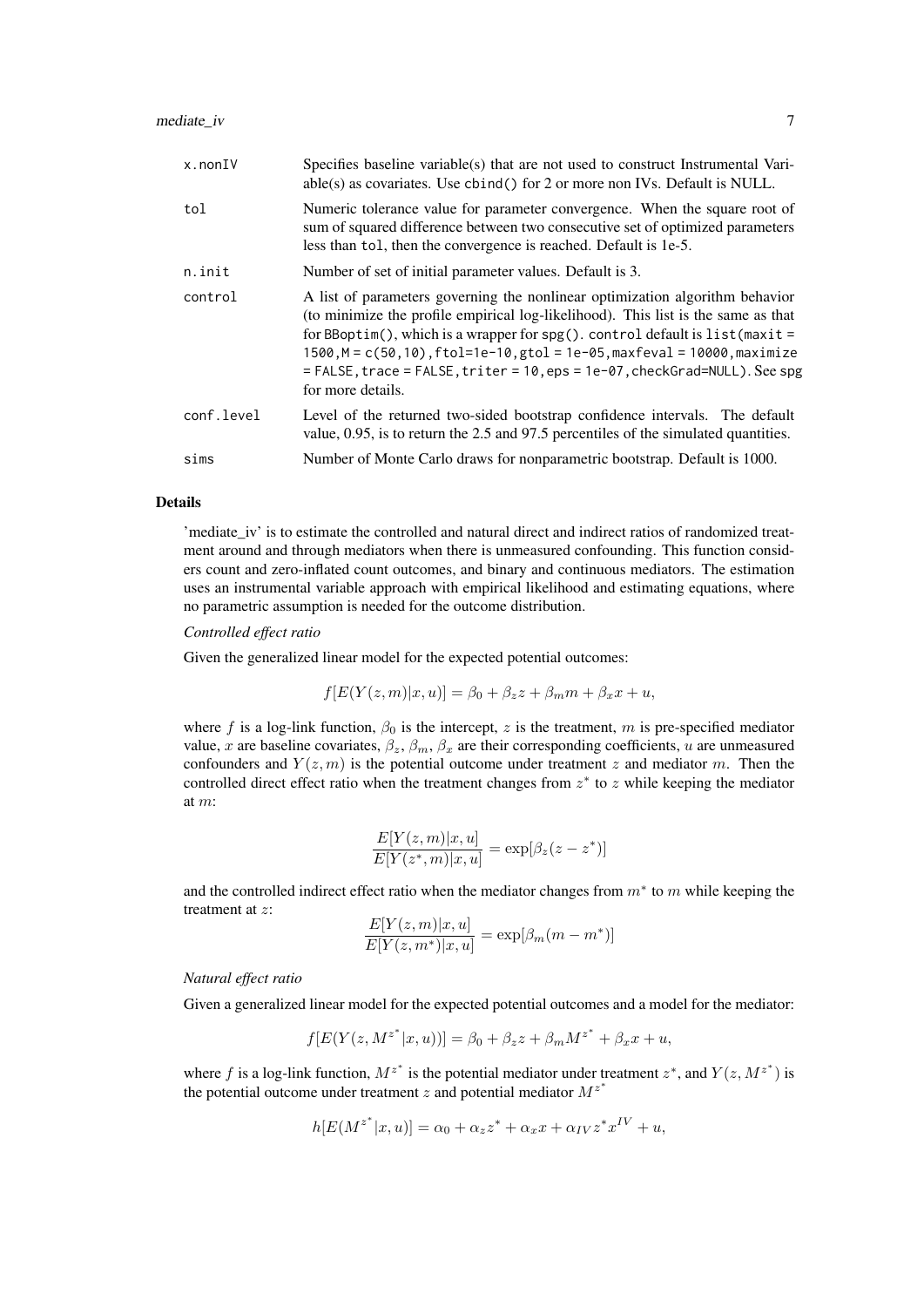where  $h$  is an identity function for continuous mediators and logit function for binary mediators;  $\alpha_{IV}$  is the coefficient for instrumental variables  $x^{IV}$ ,  $z^*x^{IV}$ , interaction of randomized treatment and instrumental variables, and  $M^z$  is the potential mediator under treatment  $z^*$ . Then the natural direct effect ratio is:

$$
\frac{E[Y(z, M^{z^*})|x, u]}{E[Y(z^*, M^{z^*}|x, u]} = \exp[\beta_z(z - z^*)].
$$

And the natural indirect effect ratio with a continuous mediator is:

$$
\frac{E[Y(z, M^z)|x, u]}{E[Y(z, M^{z^*})|x, u]} = \exp[\beta_m \alpha_z(z - z^*) + \beta_m \alpha_{IV} x^{IV}(z - z^*)].
$$

The natural indirect effect ratio with a binary mediator is:

$$
\frac{E[Y(z, M^z)|x, u]}{E[Y(z, M^{z^*})|x, u]} = \frac{P(M^z = 1|x, u) \exp(\beta_m) + P(M^z = 0|x, u)}{P(M^{z^*} = 1|x, u) \exp(\beta_m) + P(M^{z^*} = 0|x, u)}.
$$

The parameters are estimated by the maximized empirical likelihood estimates, which are solutions to the estimating equations that maximizes the empirical likelihood. See details in Guo, Z., Small, D.S., Gansky, S.A., Cheng, J. (2018).

#### Value

mediate\_iv returns a list with the following components and prints them out in a matrix format:

ter, ter.ci point estimate for total effect ratio and its bootstrap confidence interval.

If the interaction between treatment and mediator is not specified, ie, zm.int=FALSE, a list of additional components are:

| der, der.ci | point estimate for controlled direct effect ratio and its bootstrap confidence in- |
|-------------|------------------------------------------------------------------------------------|
|             | terval.                                                                            |

```
der.nat, der.nat.ci
```
point estimate for natural direct effect ratio and its bootstrap confidence interval.

```
ier, ier.ci point estimate for controlled indirect effect ratio and its bootstrap confidence
                  interval.
```
ier.nat, ier.nat.ci

point estimate for natural indirect effect ratio and its bootstrap confidence interval; They are only applicable to continuous mediator.

If the interaction between treatment and mediator is specified, ie, zm.int=TRUE, which is only supported for binary mediator, a list of additional components are:

| der.m0, der.m0.ci         |                                                                                                          |
|---------------------------|----------------------------------------------------------------------------------------------------------|
|                           | point estimate for controlled direct effect ratio when $m = 0$ and its bootstrap<br>confidence interval. |
| der.m1, der.m1.ci         |                                                                                                          |
|                           | point estimate for controlled direct effect ratio when $m = 1$ and its bootstrap<br>confidence interval. |
| der.nat.m0, der.nat.m0.ci |                                                                                                          |
|                           | point estimate for natural direct effect ratio when $m = 0$ and its bootstrap confi-<br>dence interval.  |
| der.nat.m1, der.nat.m1.ci |                                                                                                          |
|                           | point estimate for natural direct effect ratio when $m = 1$ and its bootstrap confi-<br>dence interval.  |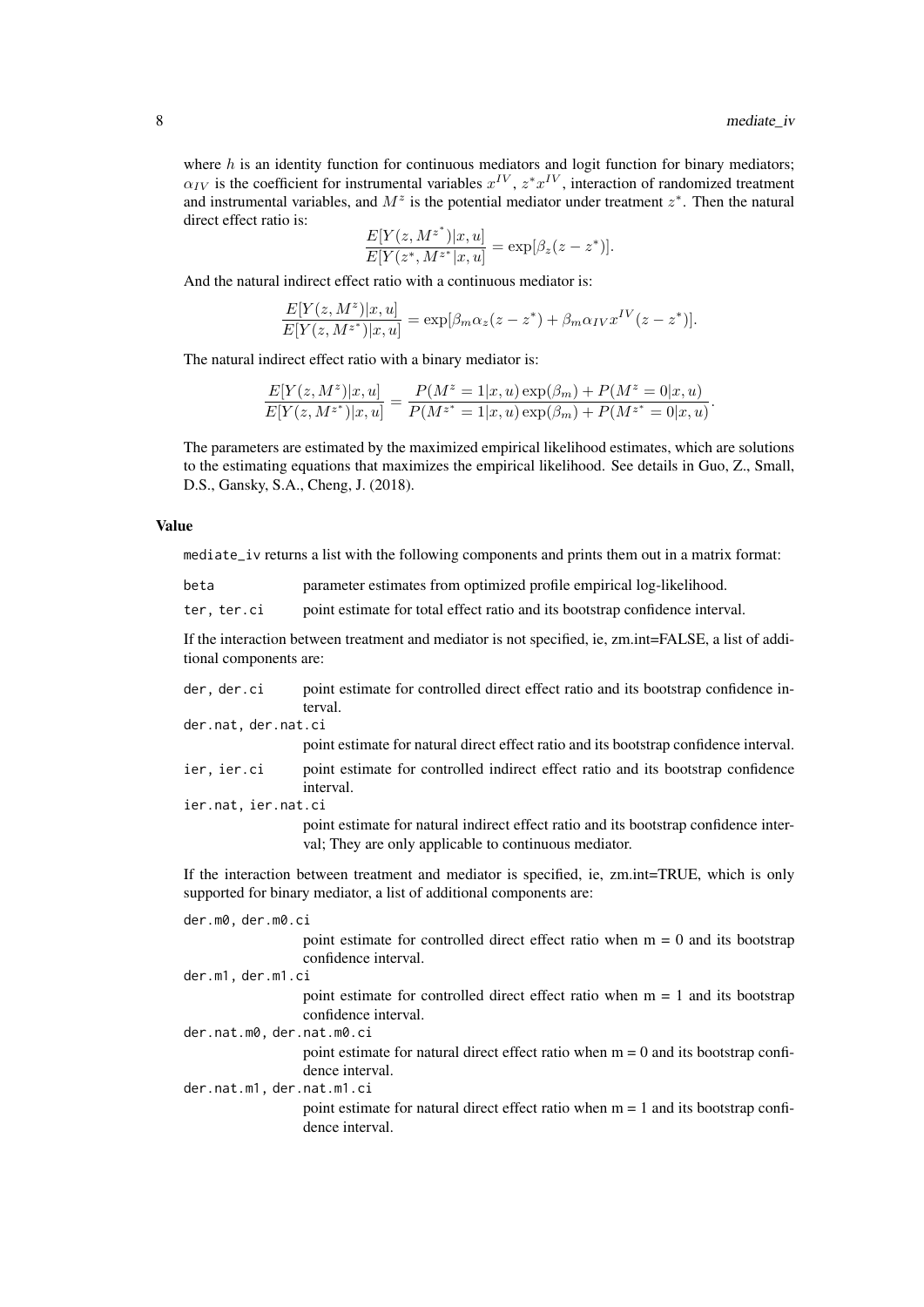<span id="page-8-0"></span>ier.z0, ier.z0.ci

point estimate for controlled indirect effect ratio when  $z = 0$  and its bootstrap confidence interval.

ier.z1, ier.z1.ci

point estimate for controlled indirect effect ratio when  $z = 1$  and its bootstrap confidence interval.

# Author(s)

Nancy Cheng, <Nancy.Cheng@ucsf.edu>; Zijian Guo, <zijguo@stat.rutgers.edu>; Jing Cheng, <Jing.Cheng@ucsf.edu>.

#### References

Guo, Z., Small, D.S., Gansky, S.A., Cheng, J. (2018), Mediation analysis for count and zero-inflated count data without sequential ignorability and its application in dental studies. Journal of the Royal Statistical Society, Series C.; 67(2):371-394.

Ismail AI, Ondersma S, Willem Jedele JM, et al. (2011) Evaluation of a brief tailored motivational intervention to prevent early childhood caries. Community Dentistry and Oral Epidemiology 39: 433–448.

#### See Also

[el.test](#page-0-0), [BBoptim](#page-0-0), [spg](#page-0-0)

#### Examples

```
# For illustration purposes a small number of bootstrap iterations are used
data("midvd_bt100")
# The outcome is Poisson distribution
ee \leq mediate_iv(y = midvd_bt100$Untreated_W3,
                 z = midvd_bt100$intervention,
                 m = midvd_bt100$PBrush_6, ydist = "poisson",
                 mtype = "binary", x.IV = midvd_bt100$BrushTimes_W2,
                 tol = 0.5, n.init = 1,control = list(maxit = 15, ftol = 0.5, gtol = 0.5,
                                trace = FALSE),
                 sims = 3)
```
<span id="page-8-1"></span>mediate\_zi *Mediation Analysis for Count and Zero-Inflated Count Data*

#### Description

'mediate\_zi' is modified from the mediate function in mediation package (version 4.0.1) with the new feature added to handle Zero-inflated count outcomes including Zero-inflated Poisson and Zero-inflated Negative Binomial outcomes. This function is used to estimate various quantities for causal mediation analysis, including average causal mediation effects (ACME) or indirect effect, average direct effects (ADE), proportions mediated, and total effect. The Usage, Argument, Value, and Details of this function are the same as mediate() in mediation package version 4.0.1 (see below) except for the description of the 'model.y' argument, which has class 'zeroinfl' added.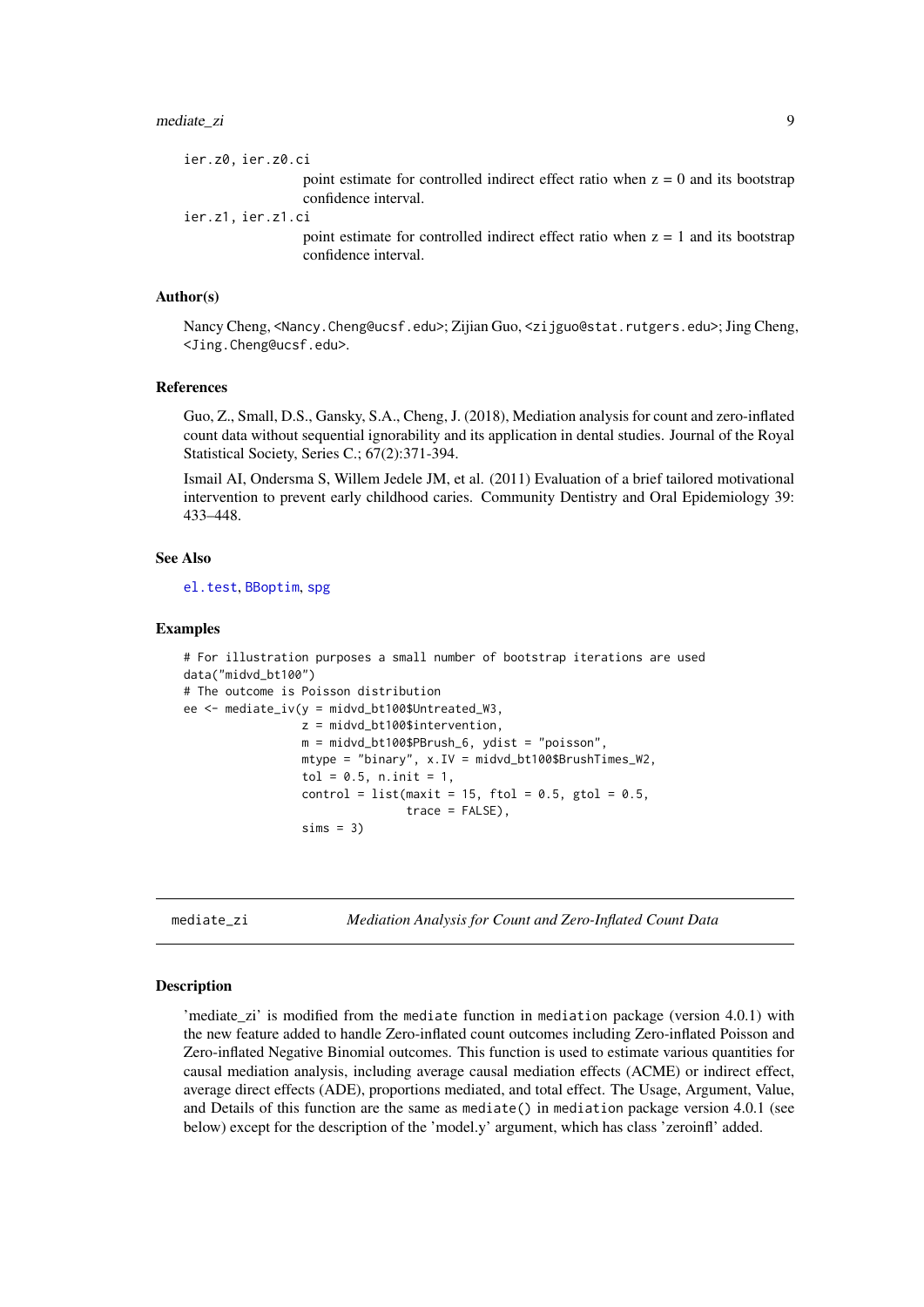# Usage

```
mediate_zi(
 model.m,
 model.y,
  sims = 1000,
  boot = FALSE,
  treat = "treat.name",
  mediator = "med.name",
  covariates = NULL,
  outcome = NULL,
  control = NULL,conf.level = 0.95,control.value = 0,treat.value = 1,
 long = TRUE,
  dropobs = FALSE,
  robustSE = FALSE,
  cluster = NULL,
  ...
)
```

| A fitted model object for mediator. Can be of class 'lm', 'polr', 'bayespolr',<br>'glm', 'bayesglm', 'gam', 'rq', or 'survreg'.                                                                                             |
|-----------------------------------------------------------------------------------------------------------------------------------------------------------------------------------------------------------------------------|
| A fitted model object for outcome. Can be of class 'lm', 'polr', 'bayespolr',<br>'glm', 'bayesglm', 'gam', 'vglm', 'rq', 'survreg', or 'zeroinfl'                                                                           |
| Number of Monte Carlo draws for nonparametric bootstrap or quasi-Bayesian<br>approximation.                                                                                                                                 |
| A logical value. if 'FALSE' a quasi-Bayesian approximation is used for con-<br>fidence intervals; if 'TRUE' nonparametric bootstrap will be used. Default is<br>'FALSE'.                                                    |
| A character string indicating the name of the treatment variable used in the mod-<br>els. The treatment can be either binary (integer or a two-valued factor) or con-<br>tinuous (numeric).                                 |
| A character string indicating the name of the mediator variable used in the mod-<br>els.                                                                                                                                    |
| A list or data frame containing values for a subset of the pre-treatment covariates<br>in 'model.m' and 'model.y'. If provided, the function will return the estimates<br>conditional on those covariate values.            |
| A character string indicating the name of the outcome variable in 'model.y'.<br>Only necessary if 'model.y' is of class 'survreg'; otherwise ignored.                                                                       |
| A character string indicating the name of the control group indicator. Only rel-<br>evant if 'model.y' is of class 'gam'. If provided, 'd0', 'z0' and 'n0' are allowed<br>to differ from 'd1', 'z1' and 'n1', respectively. |
| Level of the returned two-sided confidence intervals. Default is to return the 2.5<br>and 97.5 percentiles of the simulated quantities.                                                                                     |
| Value of the treatment variable used as the control condition. Default is 0.                                                                                                                                                |
| Value of the treatment variable used as the treatment condition. Default is 1.                                                                                                                                              |
|                                                                                                                                                                                                                             |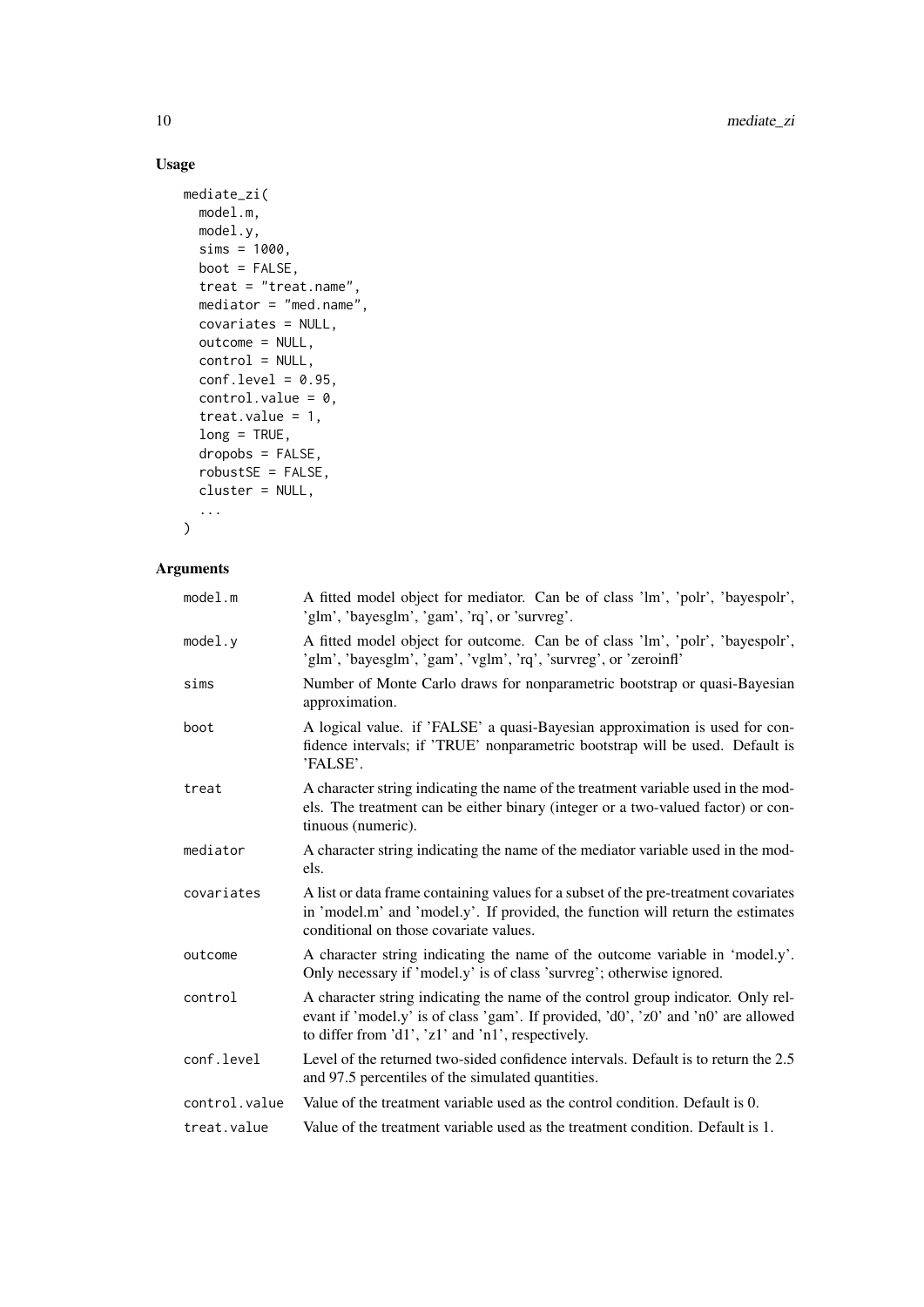| long     | A logical value. If 'TRUE', the output will contain the entire sets of simulation<br>draws of the the average causal mediation effects, direct effects, proportions<br>mediated, and total effect. Default is 'TRUE'.                                                                             |
|----------|---------------------------------------------------------------------------------------------------------------------------------------------------------------------------------------------------------------------------------------------------------------------------------------------------|
| dropobs  | A logical value indicating the behavior when the model frames of 'model.m'<br>and 'model.y' (and the 'cluster' variable if included) are composed of different<br>observations. If 'TRUE', models will be re-fitted using common data rows. If<br>'FALSE', error is returned. Default is 'FALSE'. |
| robustSE | A logical value. If 'TRUE', heteroskedasticity-consistent standard errors will<br>be used in quasi-Bayesian simulations. Ignored if 'boot' is 'TRUE' or neither<br>'model.m' nor 'model.y' has a method for vcovHC in the sandwich package.<br>Default is 'FALSE'.                                |
| cluster  | A variable indicating clusters for standard errors. Note that this should be a vec-<br>tor of cluster indicators itself, not a character string for the name of the variable.                                                                                                                     |
|          | other arguments passed to vcovHC in the sandwich package: typically the 'type'<br>argument, which is ignored if 'robustSE' is 'FALSE'. Arguments to the boot in<br>the boot package may also be passed, e.g. 'parallel' and 'ncpus'.                                                              |

#### Details

This is the workhorse function for estimating causal mediation effects for a variety of data types. The average causal mediation effect (ACME) represents the expected difference in the potential outcome when the mediator took the value that would realize under the treatment condition as opposed to the control condition, while the treatment status itself is held constant. That is,

 $\delta(t) = E[Y(t, M(t_1)) - Y(t, M(t_0))],$ 

where t,  $t_1, t_0$  are particular values of the treatment T such that  $t_1 \neq t_0$ ,  $M(t)$  is the potential mediator, and  $Y(t, m)$  is the potential outcome variable. The average direct effect (ADE) is defined similarly as,

$$
\zeta(t) = E[Y(t_1, M(t)) - Y(t_0, M(t))],
$$

which represents the expected difference in the potential outcome when the treatment is changed but the mediator is held constant at the value that would realize if the treatment equals  $t$ . The two quantities on average add up to the total effect of the treatment on the outcome,  $\tau$ . See the references for more details.

When both the mediator model ('model.m') and outcome model ('model.y') are normal linear regressions, the results will be identical to the usual LSEM method by Baron and Kenny (1986). The function can, however, accommodate other data types including binary, ordered and count outcomes and mediators as well as censored outcomes. Variables can also be modeled nonparametrically, semiparametrically, or using quantile regression.

If it is desired that inference be made conditional on specific values of the pre-treatment covariates included in the model, the 'covariates' argument can be used to set those values as a list or data frame. The list may contain either the entire set or any strict subset of the covariates in the model; in the latter case, the effects will be averaged over the other covariates. The 'covariates' argument will be particularly useful when the models contain interactions between the covariates and the treatment and/or mediator (known as "moderated mediation").

The prior weights in the mediator and outcome models are taken as sampling weights and the estimated effects will be weighted averages when non-NULL weights are used in fitting 'model.m' and 'model.y'. This will be useful when data does not come from a simple random sample, for example.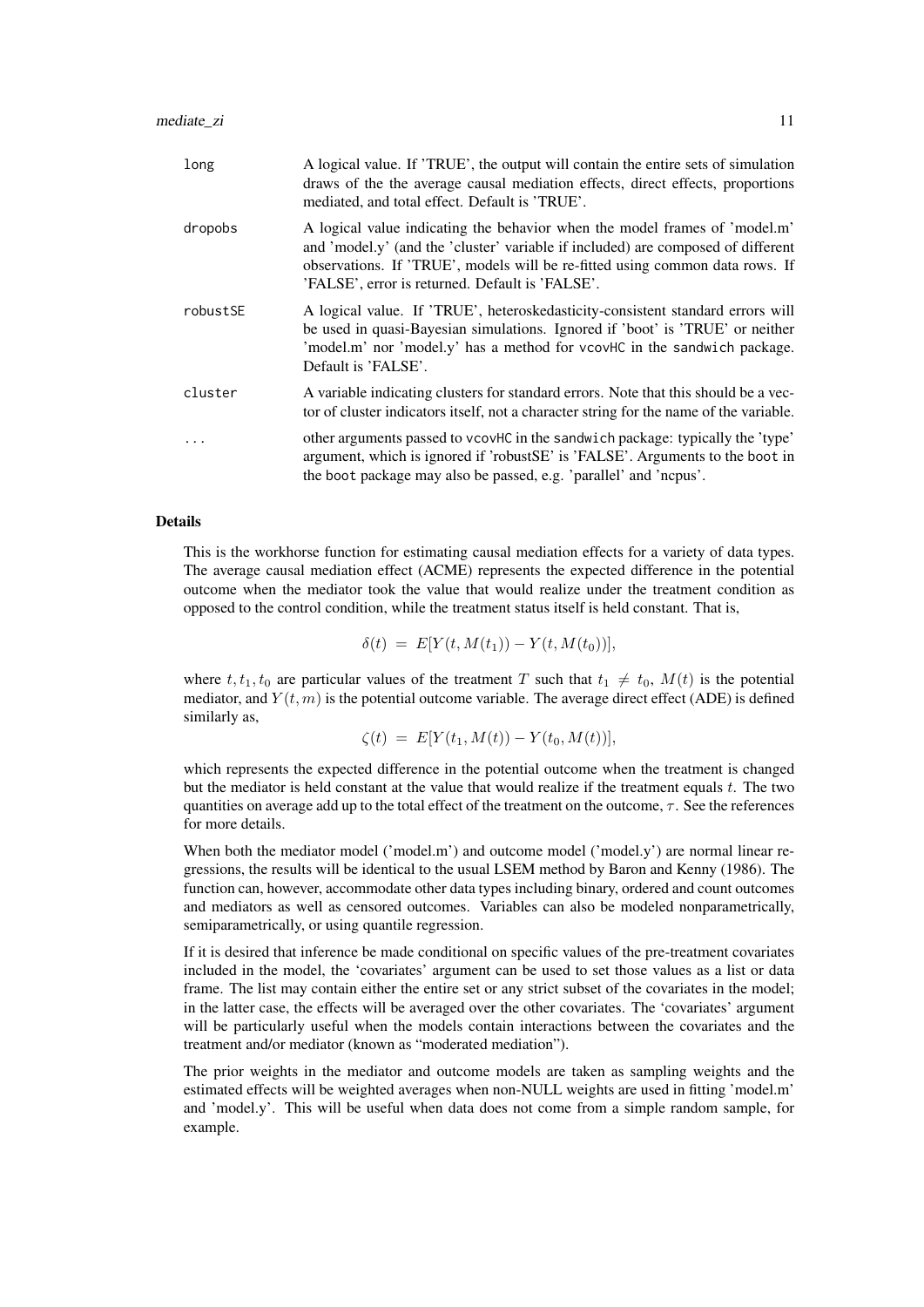<span id="page-11-0"></span>As of version 4.0, the mediator model can be of either 'lm', 'glm' (or 'bayesglm'), 'polr' (or 'bayespolr'), 'gam', 'rq', or 'survreg' class corresponding respectively to the linear regression models, generalized linear models, ordered response models, generalized additive models, quantile regression models, or parametric duration models. For binary response models, the 'mediator' must be a numeric variable with values 0 or 1 as opposed to a factor. Quasi-likelihood-based inferences are not allowed for the mediator model because the functional form must be exactly specified for the estimation algorithm to work. The 'binomial' family can only be used for binary response mediators and cannot be used for multiple-trial responses. This is due to conflicts between how the latter type of models are implemented in [glm](#page-0-0) and how 'mediate' is currently written.

For the outcome model, the censored regression model fitted via package VGAM (of class 'vglm' with 'family@vfamily' equal to "tobit") can be used in addition to the models listed above for the mediator. The 'mediate' function is not compatible with censored regression models fitted via other packages. When the quantile regression is used for the outcome model ('rq'), the estimated quantities are quantile causal mediation effects, quantile direct effects and etc., instead of the average effects. If the outcome model is of class 'survreg', the name of the outcome variable must be explicitly supplied in the 'outcome' argument. This is due to the fact that 'survreg' objects do not contain that information in an easily extractable form. It should also be noted that for [survreg](#page-0-0) models, the [Surv](#page-0-0) function must be directly used in the model formula in the call to the survreg function, and that censoring types requiring more than two arguments to Surv (e.g., interval censoring) are not currently supported by 'mediate'.

The quasi-Bayesian approximation (King et al. 2000) cannot be used if 'model.m' is of class 'rq' or 'gam', or if 'model.y' is of class 'gam', 'polr' or 'bayespolr'. In these cases, either an error message is returned or use of the nonparametric bootstrap is forced. Users should note that use of the nonparametric bootstrap often requires significant computing time, especially when 'sims' is set to a large value.

The 'control' argument must be provided when 'gam' is used for the outcome model and user wants to allow ACME and ADE to vary as functions of the treatment (i.e., to relax the "no interaction" assumption). Note that the outcome model must be fitted via package [mgcv](#page-0-0) with appropriate formula using [s](#page-0-0) constructs (see Imai et al. 2009 in the references). For other model types, the interaction can be allowed by including an interaction term between  $T$  and  $M$  in the linear predictor of the outcome model. As of version 3.0, the 'INT' argument is deprecated and the existence of the interaction term is automatically detected (except for 'gam' outcome models).

When the treatment variable is continuous or a factor with multiple levels, user must specify the values of  $t_1$  and  $t_0$  using the 'treat.value' and 'control.value' arguments, respectively. The value of t in the above expressions is set to  $t_0$  for 'd0', 'z0', etc. and to  $t_1$  for 'd1', 'z1', etc.

#### Value

mediate returns an object of class "mediate", (or "mediate.order" if the outcome model used is 'polr' or 'bayespolr'), a list that contains the components listed below. Some of these elements are not available if 'long' is set to 'FALSE' by the user.

The function summary (i.e., summary.mediate, or summary.mediate.order) can be used to obtain a table of the results. The function plot (i.e., plot.mediate, or plot.mediate.order) can be used to produce a plot of the estimated average causal mediation, average direct, and total effects along with their confidence intervals.

- d0, d1 point estimates for average causal mediation effects under the control and treatment conditions.
- d0.ci, d1.ci confidence intervals for average causal mediation effects. The confidence level is set at the value specified in 'conf.level'.
- d0.p, d1.p two-sided p-values for average causal mediation effects.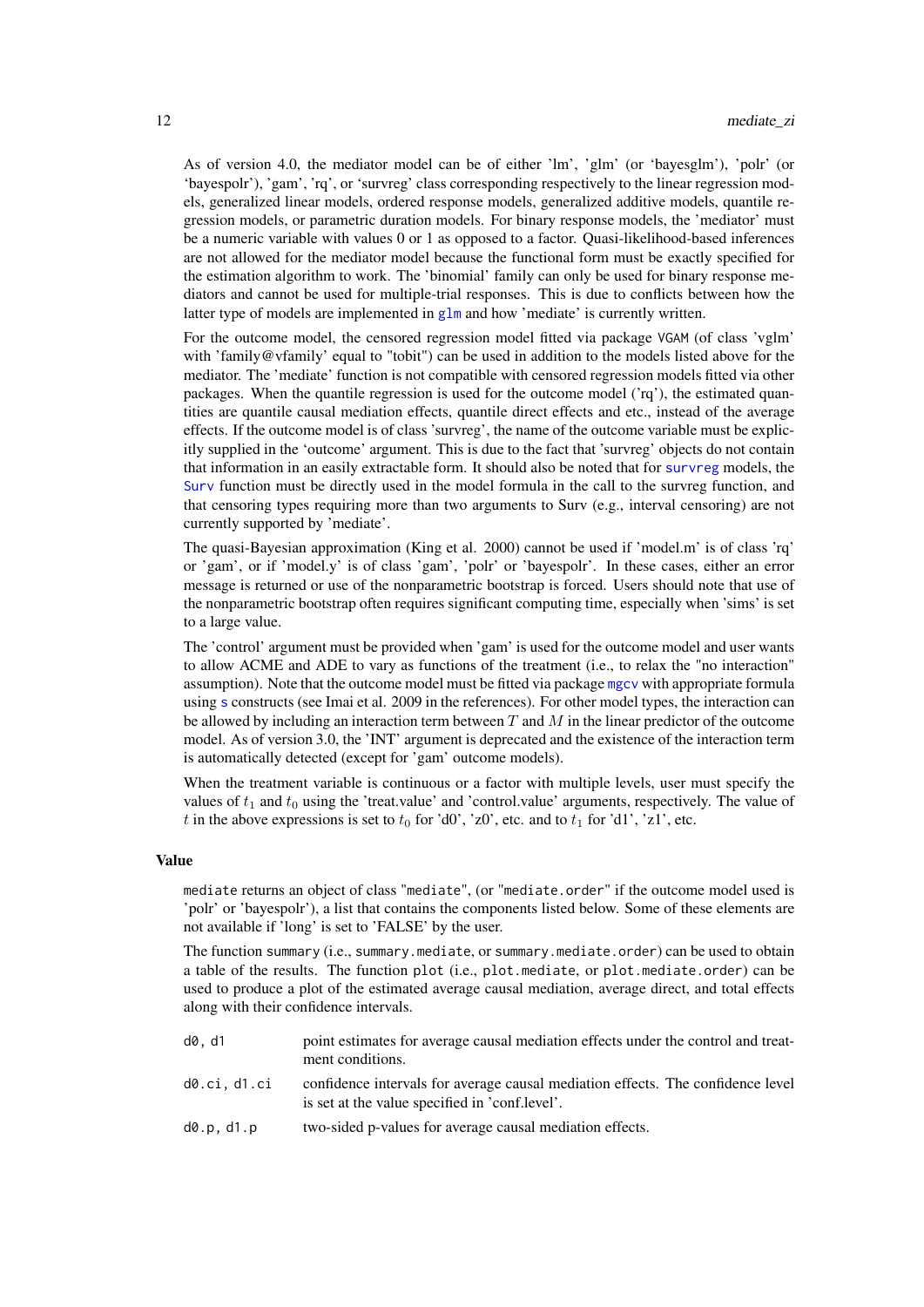| d0.sims, d1.sims             |                                                                                                                                                                             |
|------------------------------|-----------------------------------------------------------------------------------------------------------------------------------------------------------------------------|
|                              | vectors of length 'sims' containing simulation draws of average causal mediation<br>effects.                                                                                |
| z0, z1                       | point estimates for average direct effect under the control and treatment condi-<br>tions.                                                                                  |
| z0.ci, z1.ci                 | confidence intervals for average direct effects.                                                                                                                            |
| z0.p, z1.p                   | two-sided p-values for average causal direct effects.                                                                                                                       |
| z0.sims, z1.sims             |                                                                                                                                                                             |
|                              | vectors of length 'sims' containing simulation draws of average direct effects.                                                                                             |
| n0, n1                       | the "proportions mediated", or the size of the average causal mediation effects<br>relative to the total effect.                                                            |
| n0.ci, n1.ci                 | confidence intervals for the proportions mediated.                                                                                                                          |
| n0.p, n1.p                   | two-sided p-values for proportions mediated.                                                                                                                                |
| n0.sims, n1.sims             |                                                                                                                                                                             |
|                              | vectors of length 'sims' containing simulation draws of the proportions medi-<br>ated.                                                                                      |
| tau.coef                     | point estimate for total effect.                                                                                                                                            |
| tau.ci                       | confidence interval for total effect.                                                                                                                                       |
| tau.p                        | two-sided p-values for total effect.                                                                                                                                        |
| tau.sims                     | a vector of length 'sims' containing simulation draws of the total effect.                                                                                                  |
| d.avg, z.avg, n.avg          |                                                                                                                                                                             |
|                              | simple averages of d0 and d1, z0 and z1, n0 and n1, respectively, which users<br>may want to use as summary values when those quantities differ.                            |
| d.avg.ci, z.avg.ci, n.avg.ci |                                                                                                                                                                             |
| d.avg.p, z.avg.p, n.avg.p    | confidence intervals for the above.                                                                                                                                         |
|                              | two-sided p-values for the above.                                                                                                                                           |
|                              | d.avg.sims, z.avg.sims, n.avg.sims                                                                                                                                          |
|                              | vectors of length 'sims' containing simulation draws of d.avg, z.avg and n.avg,<br>respectively.                                                                            |
| boot                         | logical, the 'boot' argument used.                                                                                                                                          |
| treat                        | a character string indicating the name of the 'treat' variable used.                                                                                                        |
| mediator                     | a character string indicating the name of the 'mediator' variable used.                                                                                                     |
| INT                          | a logical value indicating whether the model specification allows the effects to<br>differ between the treatment and control conditions.                                    |
| conf.level                   | the confidence level used.                                                                                                                                                  |
| model.y                      | the outcome model used.                                                                                                                                                     |
| model.m                      | the mediator model used.                                                                                                                                                    |
| control.value                | value of the treatment variable used as the control condition.                                                                                                              |
| treat.value                  | value of the treatment variable used as the treatment condition.                                                                                                            |
| nobs                         | number of observations in the model frame for 'model.m' and 'model.y'. May<br>differ from the numbers in the original models input to 'mediate' if 'dropobs'<br>was 'TRUE'. |
| robustSE                     | 'TRUE' or 'FALSE'.                                                                                                                                                          |
| cluster                      | the clusters used.                                                                                                                                                          |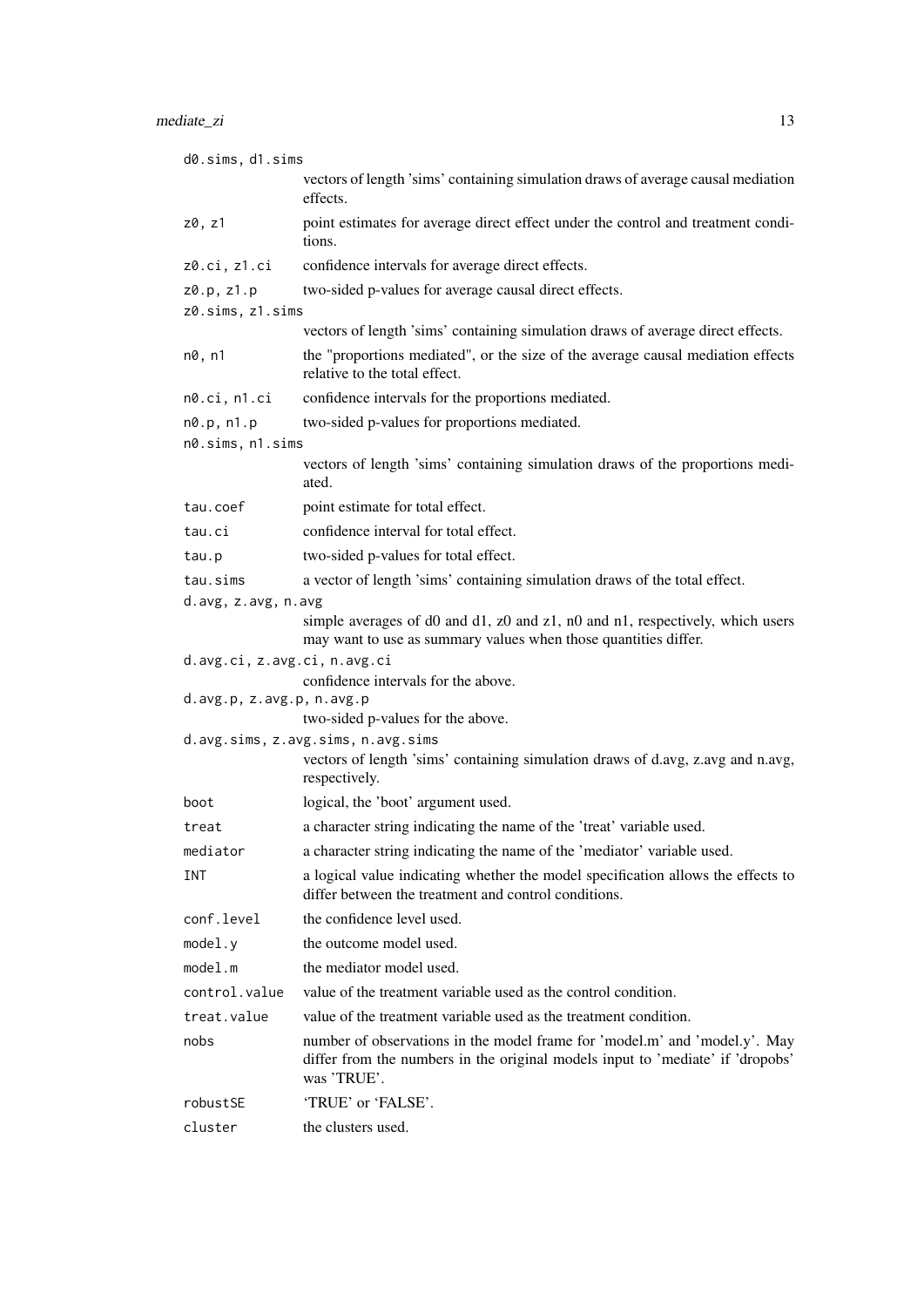#### <span id="page-13-0"></span>Author(s)

Nancy Cheng, <Nancy.Cheng@ucsf.edu>; Jing Cheng, <Jing.Cheng@ucsf.edu>.

#### References

Cheng, J., Cheng, N.F., Guo, Z., Gregorich, S., Ismail, A.I., Gansky, S.A (2018) Mediation analysis for count and zero-inflated count data. Statistical Methods in Medical Research. 27(9):2756-2774.

Tingley, D., Yamamoto, T., Hirose, K., Imai, K. and Keele, L. (2014). "mediation: R package for Causal Mediation Analysis", Journal of Statistical Software, Vol. 59, No. 5, pp. 1-38.

Imai, K., Keele, L., Tingley, D. and Yamamoto, T. (2011). Unpacking the Black Box of Causality: Learning about Causal Mechanisms from Experimental and Observational Studies, American Political Science Review, Vol. 105, No. 4 (November), pp. 765-789.

Imai, K., Keele, L. and Tingley, D. (2010) A General Approach to Causal Mediation Analysis, Psychological Methods, Vol. 15, No. 4 (December), pp. 309-334.

Imai, K., Keele, L. and Yamamoto, T. (2010) Identification, Inference, and Sensitivity Analysis for Causal Mediation Effects, Statistical Science, Vol. 25, No. 1 (February), pp. 51-71.

Imai, K., Keele, L., Tingley, D. and Yamamoto, T. (2009) "Causal Mediation Analysis Using R" in Advances in Social Science Research Using R, ed. H. D. Vinod New York: Springer.

#### See Also

[summary.mediate](#page-0-0), [plot.mediate](#page-0-0)

#### Examples

```
# For illustration purposes a small number of simulations are used
# Example: Zero-inflated Count Outcome and Binary Mediator
# Generate example data
n < -50# Generate binary treatment variable
z \leq rep(0, n)z[sample(1:n, n/2)] <- 1
# Generate binary covariate variable
x1 \leq r \text{binom}(n, 1, p = 0.5)# Generate continuous covariate variable
x2 \le rnorm(n)
# Create binary mediator
m <- c(1, 1, 0, 1, 1, 1, 1, 0, 1, 1,
       0, 1, 1, 1, 1, 0, 1, 0, 1, 0,
       1, 1, 0, 1, 0, 1, 1, 1, 1, 0,
       1, 1, 0, 1, 0, 1, 1, 0, 1, 1,
       0, 1, 1, 0, 0, 1, 1, 1, 0, 1)
# Create Zero-inflated Count Outcome
y <- c(0, 7, 0, 0, 8, 0, 7, 3, 5, 0,
       5, 0, 0, 1, 10,0, 3, 4, 5, 7,
       9, 7, 0, 6, 2, 4, 0, 0, 0, 6,
       0, 11,0, 5, 6, 0, 0, 12,0, 0,
       13,6, 8, 6, 5, 0, 4, 0, 6, 8)
sdata \leq data.frame(z, x1, x2, m, y)
mFit \leftarrow glm(m \sim z + x1 + x2, data = sdata, family = binomial)# Fit with Zero-inflated Poisson model
yzipFit <- zeroinfl(y \sim z + m + x1 + x2, data = sdata)
# Estimation via Quasi-Bayesian approximation
```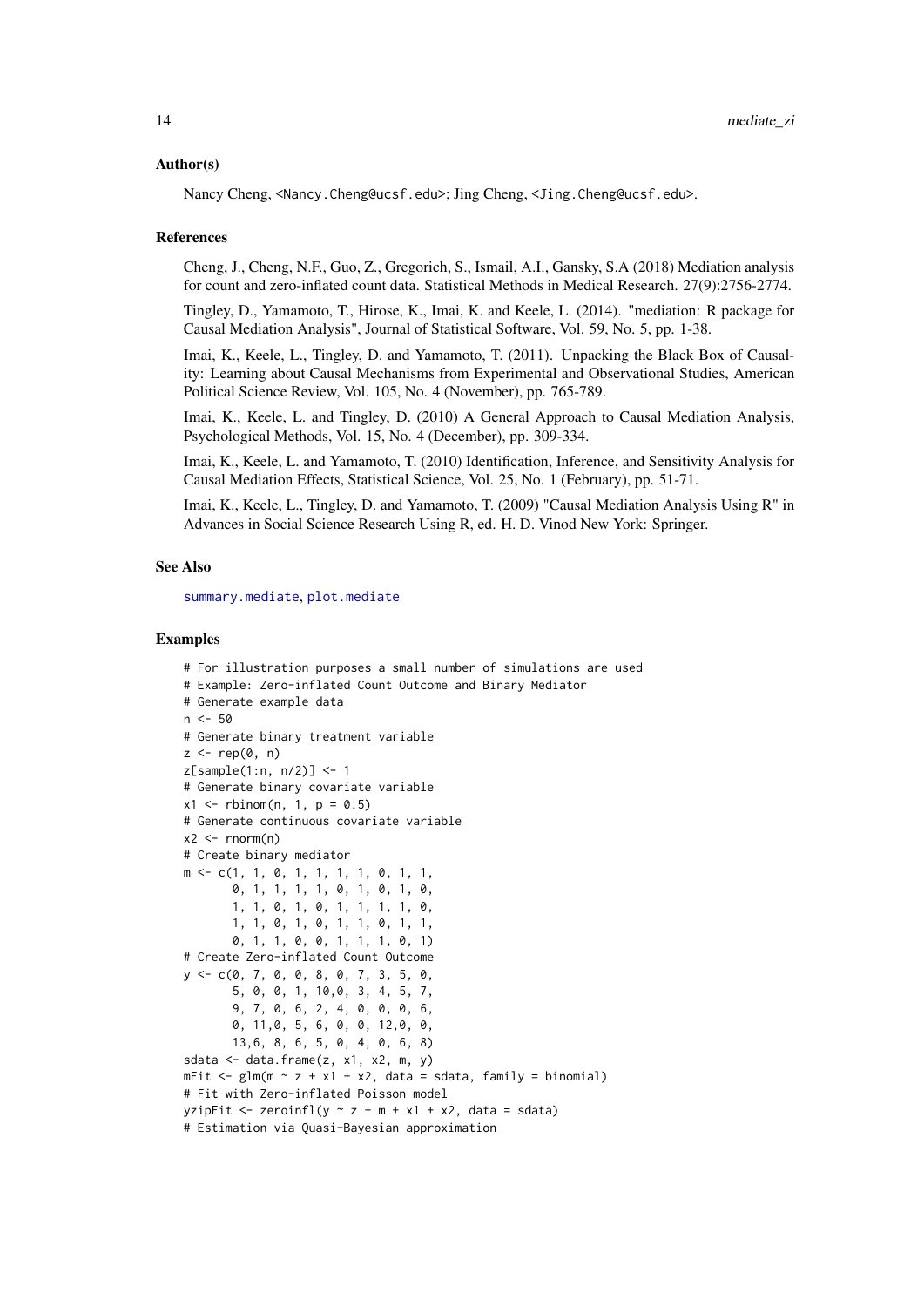```
zipMA <- mediate_zi(mFit, yzipFit, sims = 100, treat = "z", mediator = "m")
summary(zipMA)
```
<span id="page-14-1"></span>mediate\_zi\_vcoef *Mediation Sensitivity Analysis for Count and Zero-Inflated Count Data with a Post-Treatment Confounder*

#### Description

'mediate\_zi\_vcoef' is modified from mediate\_zi function with 3 confounder-related parameters ('model.u', 'delta.beta.u', and 'confounder') added. It is used to estimate causal mediation effects when there is a treatment-induced mediator-outcome confounder, and the coefficient of treatment in the confounder model is specified by users. Users can perform sensitivity analysis with a range of specified coefficient values when there is a post-treatment confounder.

#### Usage

```
mediate_zi_vcoef(
  model.u,
  delta.beta.u,
  model.m,
  model.y,
  sims = 1000.
  boot = FALSE,
  treat = "treat.name",
  mediator = "med.name",
  confounder = "confd.name",
  covariates = NULL,
  outcome = NULL,
  control = NULL,
  conf. level = 0.95.control.value = 0,
  treat.value = 1,
  long = TRUE,
  dropobs = FALSE,
  robustSE = FALSE,
  cluster = NULL,
  ...
\lambda
```

| model.u      | A fitted model object for confounder. Can be of class 'lm', 'polr', 'bayespolr',<br>'glm', 'bayesglm', 'gam', 'rq', or 'survreg'.                 |
|--------------|---------------------------------------------------------------------------------------------------------------------------------------------------|
| delta.beta.u | Sensitivity parameter as difference from the estimated treatment coefficient in<br>the confounder model (model.u) based on the observed data.     |
| model.m      | A fitted model object for mediator. Can be of class 'lm', 'polr', 'bayespolr',<br>'glm', 'bayesglm', 'gam', 'rq', or 'survreg'.                   |
| model.v      | A fitted model object for outcome. Can be of class 'lm', 'polr', 'bayespolr',<br>'glm', 'bayesglm', 'gam', 'vglm', 'rq', 'survreg', or 'zeroinfl' |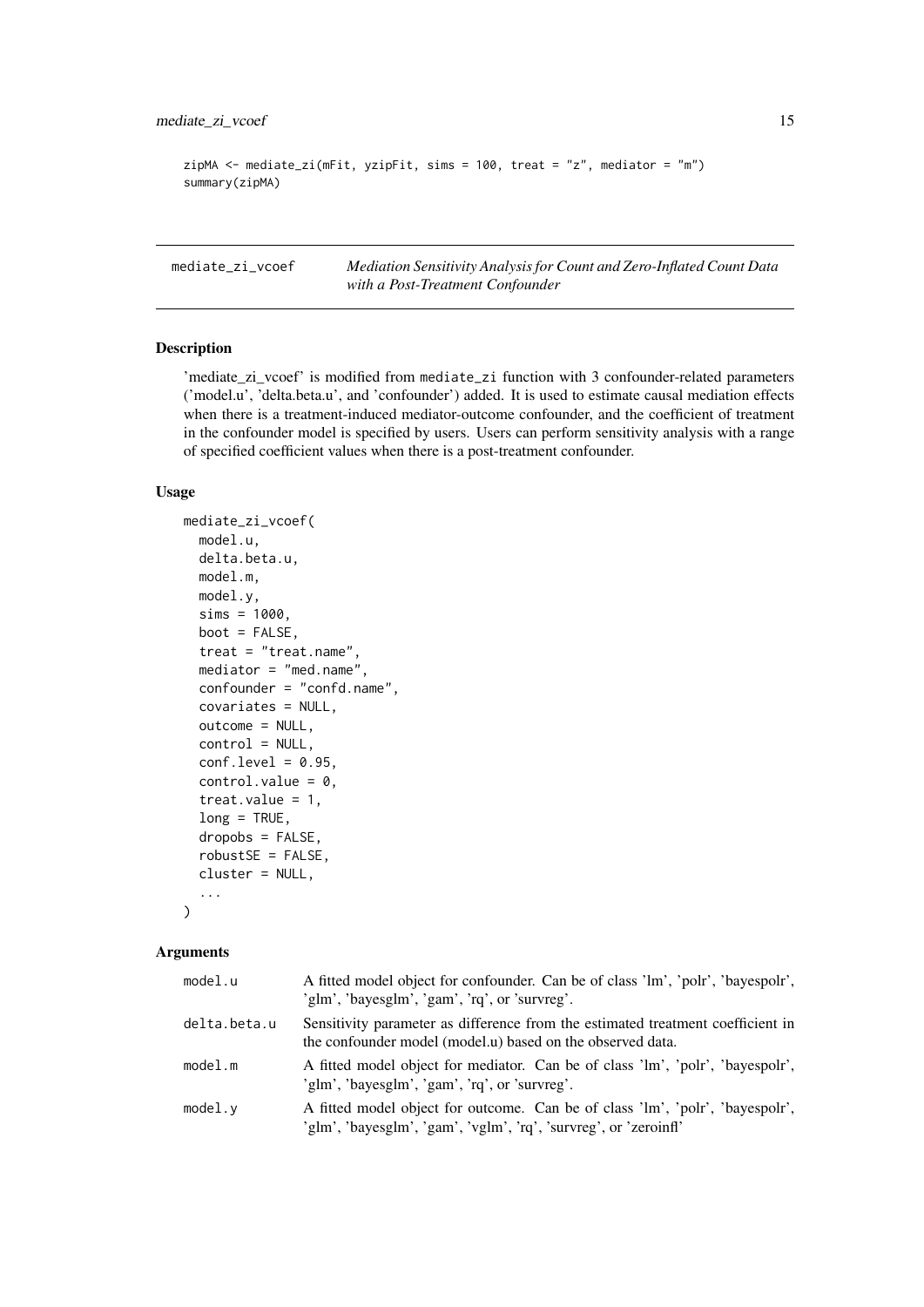| sims          | Number of Monte Carlo draws for nonparametric bootstrap or quasi-Bayesian<br>approximation.                                                                                                                                                                                                       |
|---------------|---------------------------------------------------------------------------------------------------------------------------------------------------------------------------------------------------------------------------------------------------------------------------------------------------|
| boot          | A logical value. if 'FALSE' a quasi-Bayesian approximation is used for con-<br>fidence intervals; if 'TRUE' nonparametric bootstrap will be used. Default is<br>'FALSE'.                                                                                                                          |
| treat         | A character string indicating the name of the treatment variable used in the mod-<br>els. The treatment can be either binary (integer or a two-valued factor) or con-<br>tinuous (numeric).                                                                                                       |
| mediator      | A character string indicating the name of the mediator variable used in the mod-<br>els.                                                                                                                                                                                                          |
| confounder    | A character string indicating the name of the confounder variable used in the<br>models.                                                                                                                                                                                                          |
| covariates    | A list or data frame containing values for a subset of the pre-treatment covariates<br>in 'model.m' and 'model.y'. If provided, the function will return the estimates<br>conditional on those covariate values.                                                                                  |
| outcome       | A character string indicating the name of the outcome variable in 'model.y'.<br>Only necessary if 'model.y' is of class 'survreg'; otherwise ignored.                                                                                                                                             |
| control       | A character string indicating the name of the control group indicator. Only rel-<br>evant if 'model.y' is of class 'gam'. If provided, 'd0', 'z0' and 'n0' are allowed<br>to differ from 'd1', 'z1' and 'n1', respectively.                                                                       |
| conf.level    | Level of the returned two-sided confidence intervals. Default is to return the 2.5<br>and 97.5 percentiles of the simulated quantities.                                                                                                                                                           |
| control.value | Value of the treatment variable used as the control condition. Default is 0.                                                                                                                                                                                                                      |
| treat.value   | Value of the treatment variable used as the treatment condition. Default is 1.                                                                                                                                                                                                                    |
| long          | A logical value. If 'TRUE', the output will contain the entire sets of simulation<br>draws of the the average causal mediation effects, direct effects, proportions<br>mediated, and total effect. Default is 'TRUE'.                                                                             |
| dropobs       | A logical value indicating the behavior when the model frames of 'model.m'<br>and 'model.y' (and the 'cluster' variable if included) are composed of different<br>observations. If 'TRUE', models will be re-fitted using common data rows. If<br>'FALSE', error is returned. Default is 'FALSE'. |
| robustSE      | A logical value. If 'TRUE', heteroskedasticity-consistent standard errors will<br>be used in quasi-Bayesian simulations. Ignored if 'boot' is 'TRUE' or neither<br>'model.m' nor 'model.y' has a method for vcovHC in the sandwich package.<br>Default is 'FALSE'.                                |
| cluster       | A variable indicating clusters for standard errors. Note that this should be a vec-<br>tor of cluster indicators itself, not a character string for the name of the variable.                                                                                                                     |
|               | other arguments passed to vcovHC in the sandwich package: typically the 'type'<br>argument, which is ignored if 'robustSE' is 'FALSE'. Arguments to the boot in<br>the boot package may also be passed, e.g. 'parallel' and 'ncpus'.                                                              |

# Value

mediate\_zi\_vcoef returns an object of class "mediate", (or "mediate.order" if the outcome model used is 'polr' or 'bayespolr'), a list that contains the components listed below. Some of these elements are not available if 'long' is set to 'FALSE' by the user.

The function summary (i.e., summary.mediate, or summary.mediate.order) can be used to obtain a table of the results. The function plot (i.e., plot.mediate, or plot.mediate.order) can be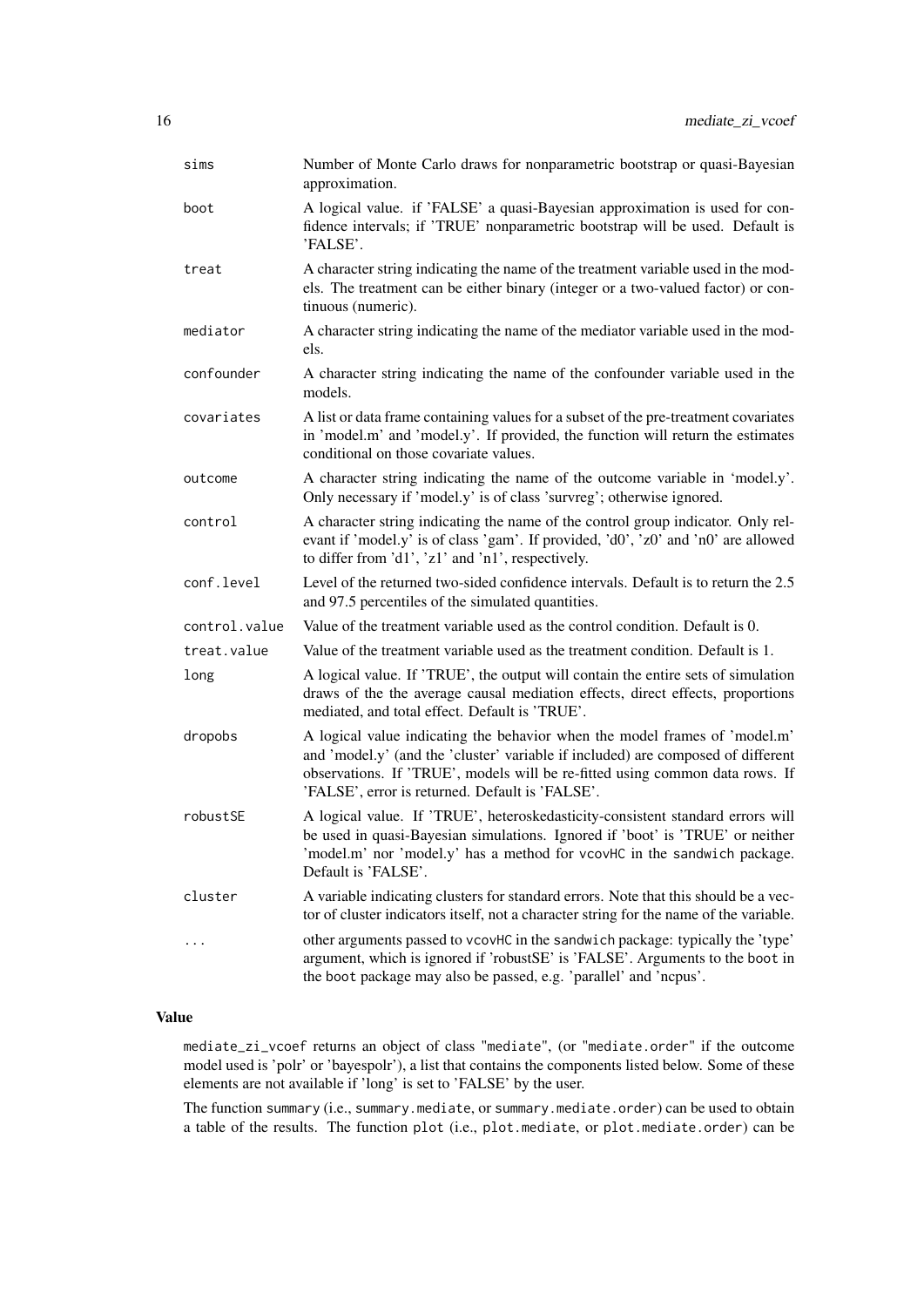used to produce a plot of the estimated average causal mediation, average direct, and total effects along with their confidence intervals.

| d0, d1                       | point estimates for average causal mediation effects under the control and treat-<br>ment conditions.                                            |
|------------------------------|--------------------------------------------------------------------------------------------------------------------------------------------------|
| d0.ci, d1.ci                 | confidence intervals for average causal mediation effects. The confidence level<br>is set at the value specified in 'conf.level'.                |
| d0.p, d1.p                   | two-sided p-values for average causal mediation effects.                                                                                         |
| d0.sims, d1.sims             |                                                                                                                                                  |
|                              | vectors of length 'sims' containing simulation draws of average causal mediation<br>effects.                                                     |
| z0, z1                       | point estimates for average direct effect under the control and treatment condi-<br>tions.                                                       |
| z0.ci, z1.ci                 | confidence intervals for average direct effects.                                                                                                 |
| z0.p, z1.p                   | two-sided p-values for average causal direct effects.                                                                                            |
| z0.sims, z1.sims             |                                                                                                                                                  |
|                              | vectors of length 'sims' containing simulation draws of average direct effects.                                                                  |
| n0, n1                       | the "proportions mediated", or the size of the average causal mediation effects<br>relative to the total effect.                                 |
| n0.ci, n1.ci                 | confidence intervals for the proportions mediated.                                                                                               |
| n0.p, n1.p                   | two-sided p-values for proportions mediated.                                                                                                     |
| n0.sims, n1.sims             |                                                                                                                                                  |
|                              | vectors of length 'sims' containing simulation draws of the proportions medi-<br>ated.                                                           |
| tau.coef                     | point estimate for total effect.                                                                                                                 |
| tau.ci                       | confidence interval for total effect.                                                                                                            |
| tau.p                        | two-sided p-values for total effect.                                                                                                             |
| tau.sims                     | a vector of length 'sims' containing simulation draws of the total effect.                                                                       |
| d.avg, z.avg, n.avg          |                                                                                                                                                  |
|                              | simple averages of d0 and d1, z0 and z1, n0 and n1, respectively, which users<br>may want to use as summary values when those quantities differ. |
| d.avg.ci, z.avg.ci, n.avg.ci | confidence intervals for the above.                                                                                                              |
| d.avg.p, z.avg.p, n.avg.p    | two-sided p-values for the above.                                                                                                                |
|                              | d.avg.sims, z.avg.sims, n.avg.sims<br>vectors of length 'sims' containing simulation draws of d.avg, z.avg and n.avg,<br>respectively.           |
| boot                         | logical, the 'boot' argument used.                                                                                                               |
| treat                        | a character string indicating the name of the 'treat' variable used.                                                                             |
| mediator                     | a character string indicating the name of the 'mediator' variable used.                                                                          |
| INT                          | a logical value indicating whether the model specification allows the effects to<br>differ between the treatment and control conditions.         |
| conf.level                   | the confidence level used.                                                                                                                       |
| model.y                      | the outcome model used.                                                                                                                          |
| model.m                      | the mediator model used.                                                                                                                         |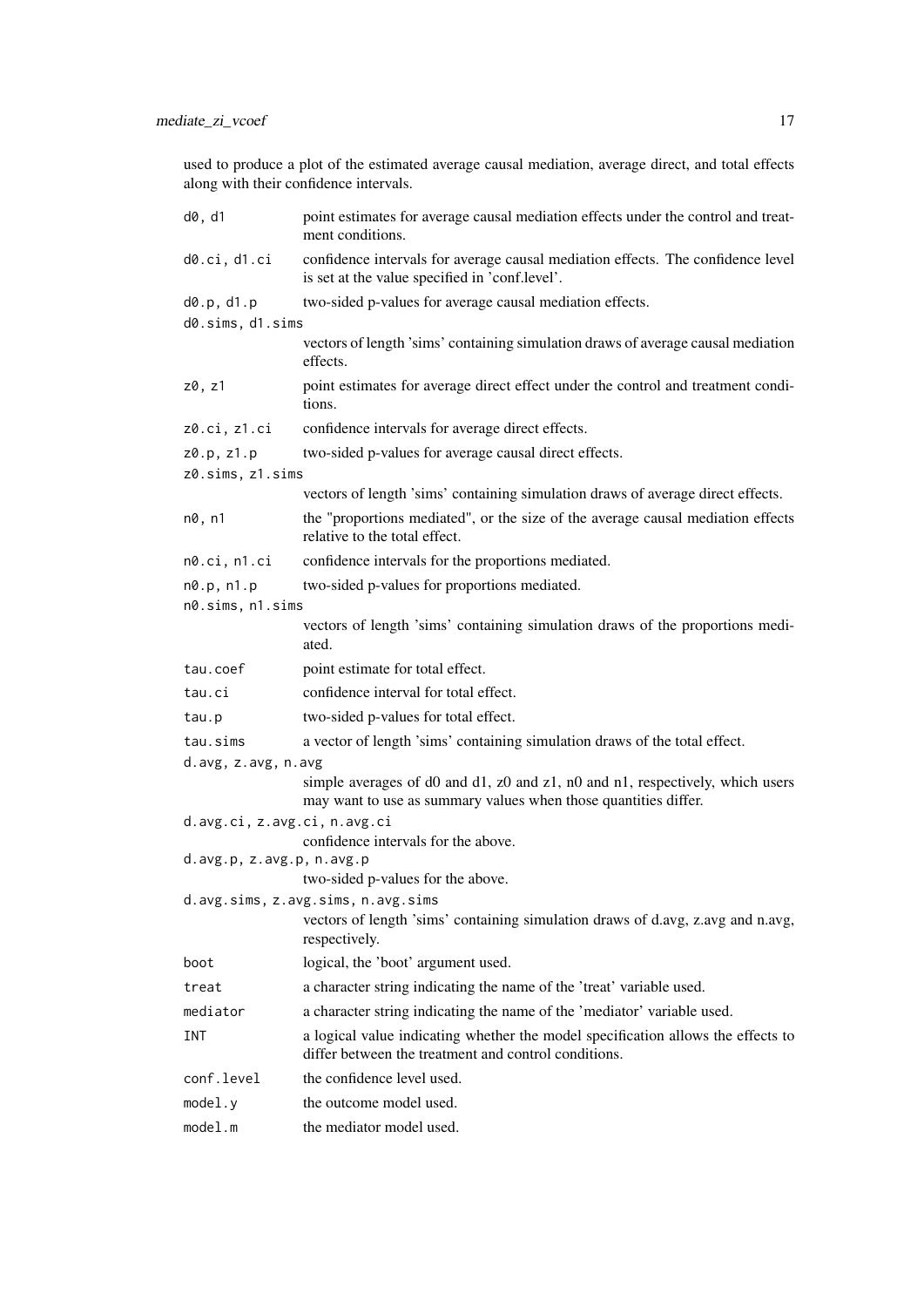<span id="page-17-0"></span>

| control.value | value of the treatment variable used as the control condition.                                                                                                              |
|---------------|-----------------------------------------------------------------------------------------------------------------------------------------------------------------------------|
| treat.value   | value of the treatment variable used as the treatment condition.                                                                                                            |
| nobs          | number of observations in the model frame for 'model.m' and 'model.y'. May<br>differ from the numbers in the original models input to 'mediate' if 'dropobs'<br>was 'TRUE'. |
| robustSE      | 'TRUE' or 'FALSE'.                                                                                                                                                          |
| cluster       | the clusters used.                                                                                                                                                          |

#### Author(s)

Nancy Cheng, <Nancy.Cheng@ucsf.edu>; Jing Cheng, <Jing.Cheng@ucsf.edu>.

#### References

Cheng, J., Cheng, N.F., Guo, Z., Gregorich, S., Ismail, A.I., Gansky, S.A (2018) Mediation analysis for count and zero-inflated count data. Statistical Methods in Medical Research. 27(9):2756-2774.

Ismail AI, Ondersma S, Willem Jedele JM, et al. (2011) Evaluation of a brief tailored motivational intervention to prevent early childhood caries. Community Dentistry and Oral Epidemiology 39: 433–448.

Tingley, D., Yamamoto, T., Hirose, K., Imai, K. and Keele, L. (2014). "mediation: R package for Causal Mediation Analysis", Journal of Statistical Software, Vol. 59, No. 5, pp. 1-38.

Imai, K., Keele, L., Tingley, D. and Yamamoto, T. (2011). Unpacking the Black Box of Causality: Learning about Causal Mechanisms from Experimental and Observational Studies, American Political Science Review, Vol. 105, No. 4 (November), pp. 765-789.

Imai, K., Keele, L. and Tingley, D. (2010) A General Approach to Causal Mediation Analysis, Psychological Methods, Vol. 15, No. 4 (December), pp. 309-334.

Imai, K., Keele, L. and Yamamoto, T. (2010) Identification, Inference, and Sensitivity Analysis for Causal Mediation Effects, Statistical Science, Vol. 25, No. 1 (February), pp. 51-71.

Imai, K., Keele, L., Tingley, D. and Yamamoto, T. (2009) "Causal Mediation Analysis Using R" in Advances in Social Science Research Using R, ed. H. D. Vinod New York: Springer.

# See Also

[plot\\_sensitivity](#page-19-1), [mediate\\_zi](#page-8-1), [summary.mediate](#page-0-0), [plot.mediate](#page-0-0)

#### Examples

```
data("midvd_bt100")
uFit <- glm (PDVisit_6 ~ intervention + BrushTimes_W2 + HealthyMeals_W2
                         + PDVisit_W2,
             family = 'binomial', data = midvd_bt100)
mFit <- glm (PBrushBedt_6 ~ intervention + BrushTimes_W2 + HealthyMeals_W2
                            + PBrush_W2 + PDVisit_6,
             family = 'binomial', data = midvd_bt100)
yFit <- zeroinfl(Untreated_W3 ~ intervention + PBrushBedt_6 + BrushTimes_W2
                                + HealthyMeals_W2 + PBrush_W2+ PDVisit_6,
                 data = midvd_bt100# For illustration purposes a small number of simulations are used
ee <-mediate_zi_vcoef(uFit, delta.beta.u = 0.01, mFit, yFit, sims = 100,
                      treat = "intervention", mediator = "PBrushBedt_6",
                      confounder ="PDVisit_6")
```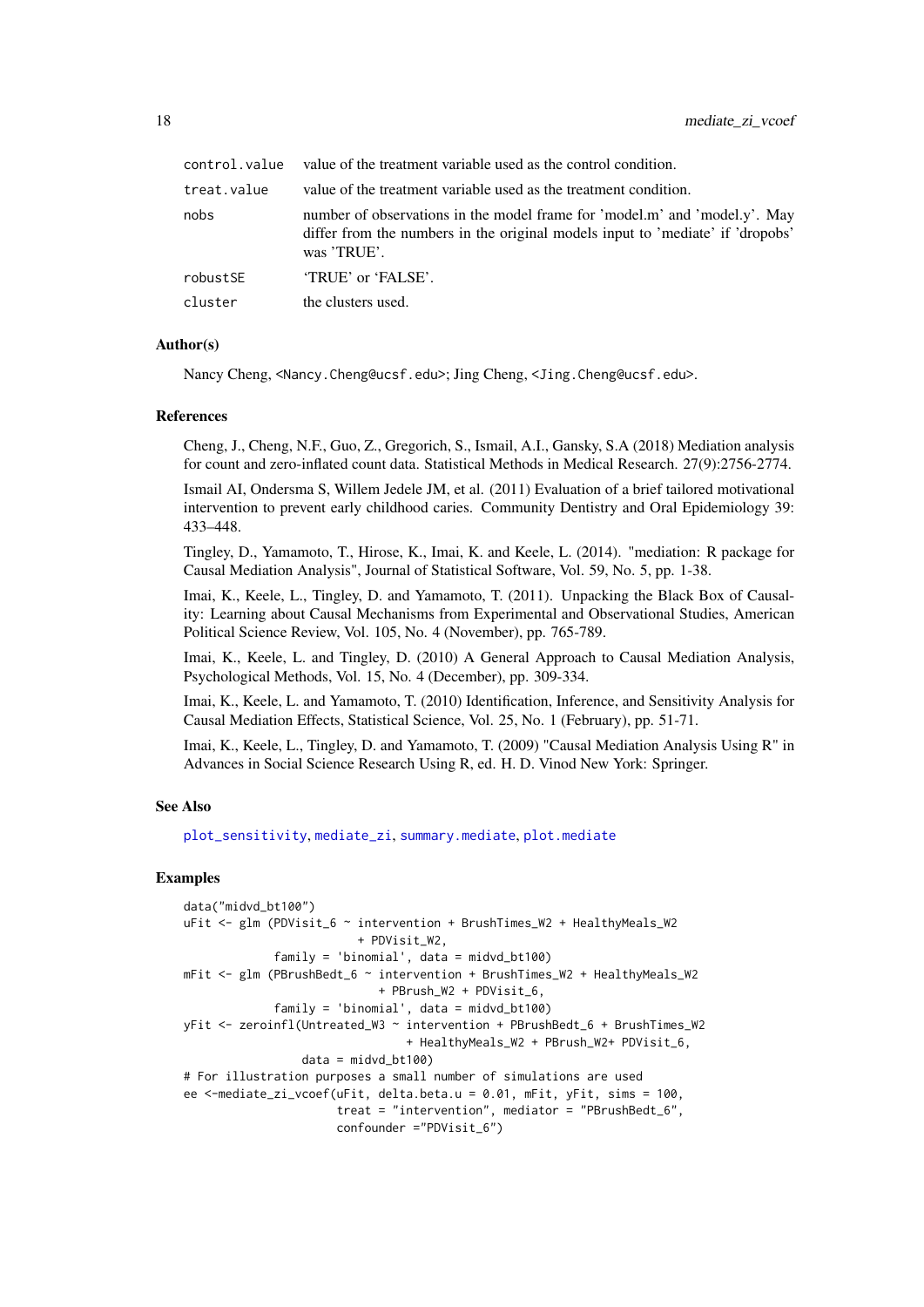<span id="page-18-0"></span>summary(ee)

midvd bt100 *Example Data for mediate\_zi\_vcoef, plot\_sensitivity and mediate\_iv Functions*

# Description

A bootstrap random subsample of the DDHP MI-DVD trial data used in Cheng, J., Cheng, N.F., Guo, Z., Gregorich, S., Ismail, A.I., Gansky, S.A. (2018). In the trial, the enrolled families were examined at Wave 1 (randomization), wave 2 (dental examination and study started, considered as baseline), 6-month follow up, and end of the study (wave 3, 2-year). This bootstrap subsample data contain 100 rows and 9 columns with no missing values. The data are provided only for illustrative purposes.

#### Usage

midvd\_bt100

#### Format

A data frame containing the following variables:

- BrushTimes\_W2: Number of times child brushed per day in a typical week measured at wave 2 (baseline).
- HealthyMeals\_W2: A binary variable indicating whether caregivers gave child healthy meals measured at wave 2 (baseline) (1=Yes, 0=No).
- **PBrush W2:** A binary variable indicating whether caregivers made sure child brushed 2 times per day measured at wave 2 (baseline) (1=Yes, 0=No).
- **PDVisit** W2: A binary variable indicating whether caregiver makes sure child sees dentists every 6 mos measured at wave 2 (baseline) (1=Yes, 0=No).
- **PDVisit 6:** A binary variable indicating whether caregiver makes sure child sees dentists every 6 mos measured at 6-month follow up (1=Yes, 0=No).
- PBrushBedt\_6: A binary variable indicating whether caregivers made sure child brushes teeth at bedtime measured at 6-month follow up (1=Yes, 0=No).
- PBrush\_6: A binary variable indicating whether caregivers made sure child brushed 2 times per day measured at 6-month follow up (1=Yes, 0=No).

intervention: A binary treatment variable (1=intervention 0=Control).

Untreated\_W3: The number of new untreated lesions measured at end of the 2-year study.

#### Source

Ismail AI, Ondersma S, Willem Jedele JM, et al. (2011) Evaluation of a brief tailored motivational intervention to prevent early childhood caries. Community Dentistry and Oral Epidemiology 39: 433–448.

Cheng, J., Cheng, N.F., Guo, Z., Gregorich, S., Ismail, A.I., Gansky, S.A. (2018) Mediation analysis for count and zero-inflated count data. Statistical Methods in Medical Research. 27(9):2756-2774.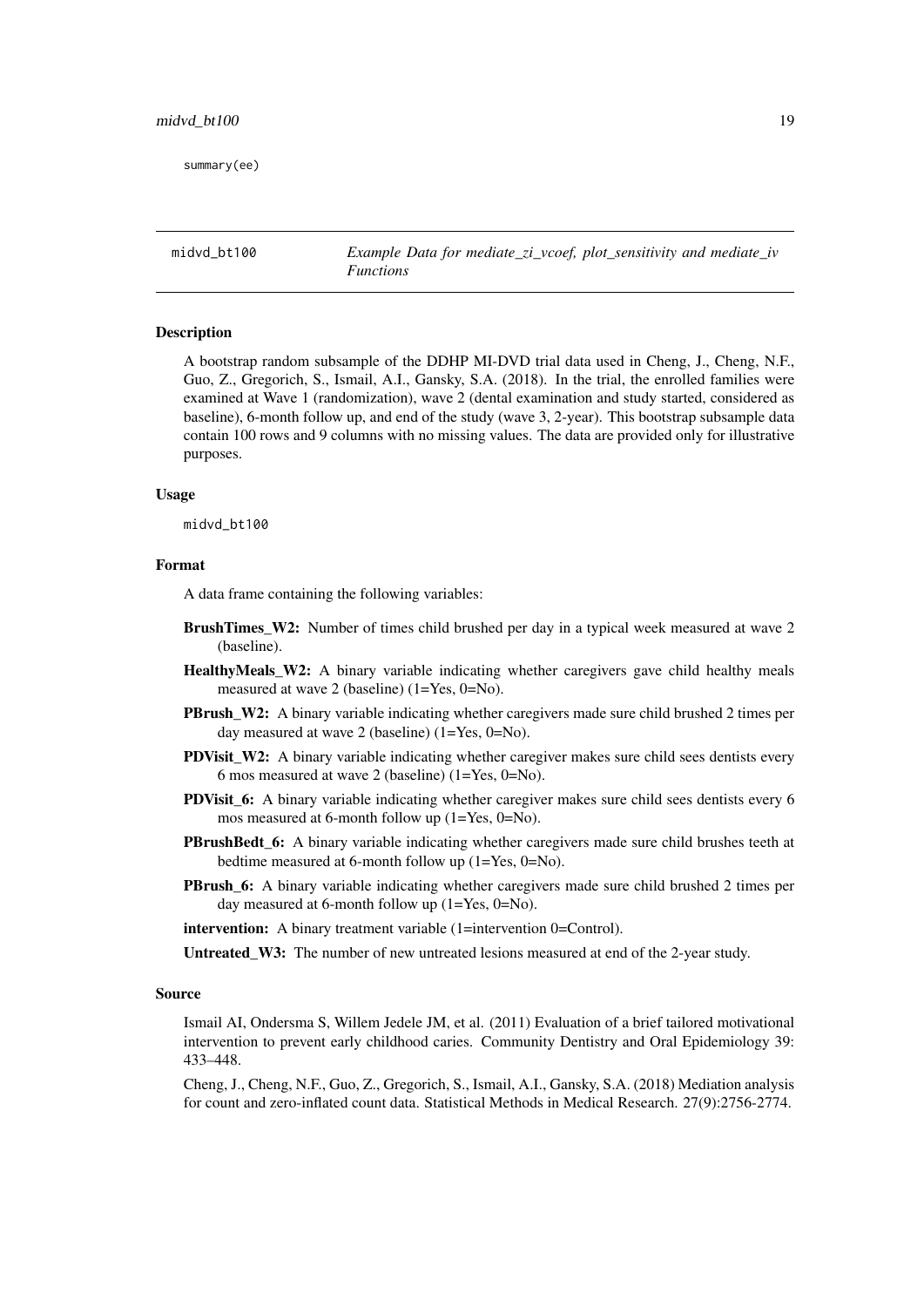<span id="page-19-1"></span><span id="page-19-0"></span>plot\_sensitivity *Plot Sensitivity Graph*

#### Description

'plot\_sensitivity' performs sensitivity analysis when there is a treatment- induced mediator-outcome confounder by varying coefficient of treatment in the confounder model and plots sensitivity graph.

# Usage

```
plot_sensitivity(
  model.u,
  n.beta.u = 10,
  model.m,
  model.y,
  sims = 1000,boot = FALSE,confounder = "confd.name",
  treat = "treat.name",
  mediator = "med.name",
  covariates = NULL,
  outcome = NULL,
  xlab = "Beta.u",
  ylab = "Effect",
  xlim = NULL,ylim = NULL,
  main = NULL,type = "1",
  col = c("black", "black", "black"),
  pch = NULL,
  lty = c(1, 2, 3),legend.x,
  legend.y = NULL,
  legend.inset = 0.05,
  legend = c("Direct Effect", "Mediation Effect", "Total Effect"),
  legend.horiz = FALSE\lambda
```

| model.u  | A fitted model object for confounder. Can be of class 'lm', 'polr', 'bayespolr',<br>'glm', 'bayesglm', 'gam', 'rq', or 'survreg'.                  |
|----------|----------------------------------------------------------------------------------------------------------------------------------------------------|
| n.beta.u | Number of varying coefficient of treatment in the confounder model. This num-<br>ber is adjusted as n.beta.u + 1 if n.beta.u is an even number.    |
| model.m  | A fitted model object for mediator. Can be of class 'lm', 'polr', 'bayespolr',<br>'glm', 'bayesglm', 'gam', 'rq', or 'survreg'.                    |
| model.v  | A fitted model object for outcome. Can be of class 'lm', 'polr', 'bayespolr',<br>'glm', 'bayesglm', 'gam', 'vglm', 'rq', 'survreg', or 'zeroinfl'. |
| sims     | Number of Monte Carlo draws for quasi-Bayesian approximation.                                                                                      |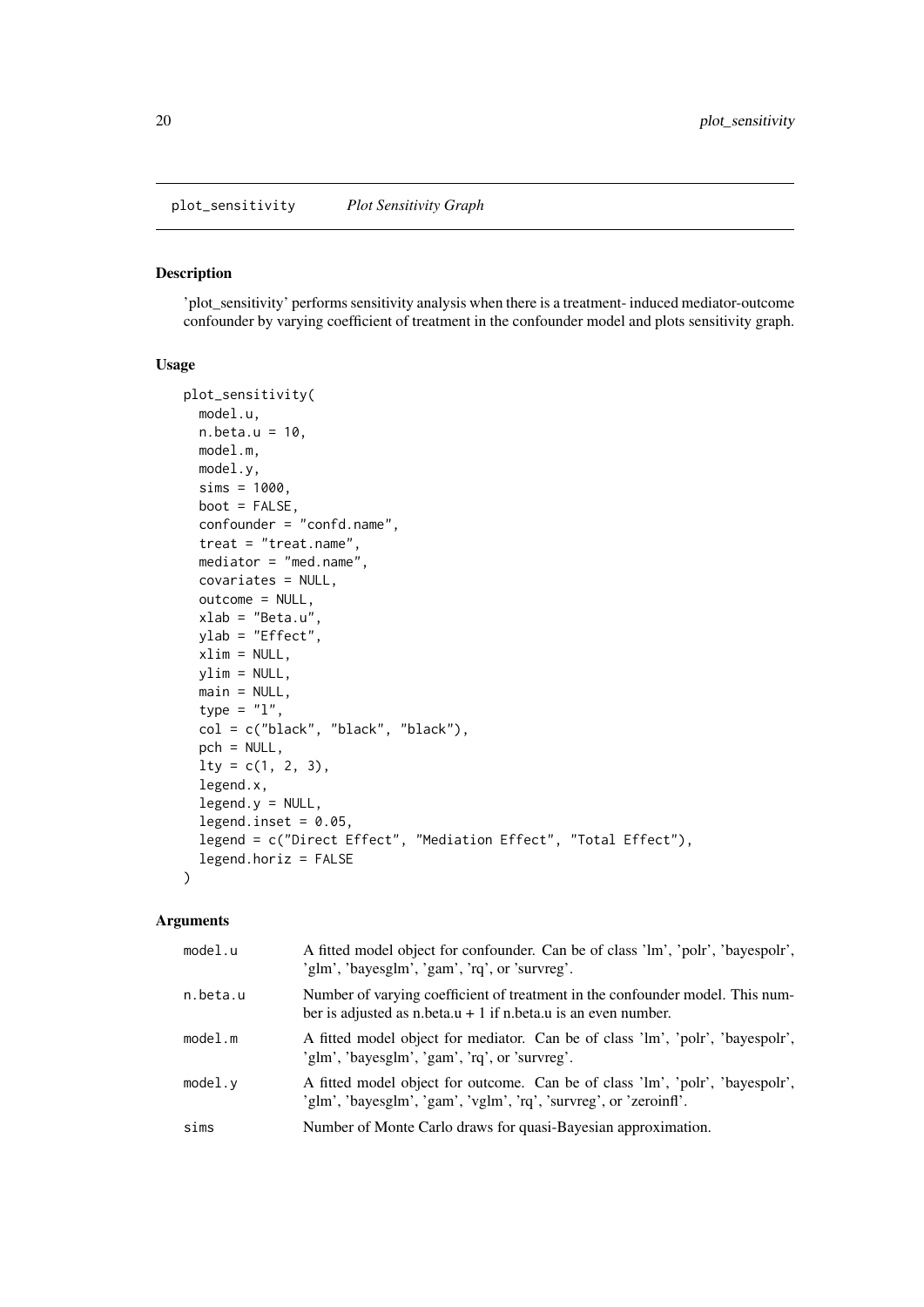<span id="page-20-0"></span>

| boot               | A logical value. if 'FALSE' a quasi-Bayesian approximation is used for con-<br>fidence intervals; if 'TRUE' nonparametric bootstrap will be used. Default is<br>'FALSE'.                                                          |
|--------------------|-----------------------------------------------------------------------------------------------------------------------------------------------------------------------------------------------------------------------------------|
| confounder         | A character string indicating the name of the confounder variable used in the<br>models.                                                                                                                                          |
| treat              | A character string indicating the name of the treatment variable used in the mod-<br>els. The treatment can be either binary (integer or a two-valued factor) or con-<br>tinuous (numeric).                                       |
| mediator           | A character string indicating the name of the mediator variable used in the mod-<br>els.                                                                                                                                          |
| covariates         | A list or data frame containing values for a subset of the pre-treatment covariates<br>in 'model.m' and 'model.y'. If provided, the function will return the estimates<br>conditional on those covariate values. Default is NULL. |
| outcome            | A character string indicating the name of the outcome variable in 'model.y'.<br>Only necessary if 'model.y' is of class 'survreg'; otherwise ignored.Default is<br>NULL.                                                          |
| xlab, ylab         | Labels for x and y axes, as in plot. Default $x$ lab = "Beta.u", $y$ lab = "Effect".                                                                                                                                              |
| xlim, ylim         | Ranges of x and y axes, as in plot. The default value, NULL, indicates that the<br>range of the finite values to be plotted should be used.                                                                                       |
| main               | A main title for the plot, as in plot.                                                                                                                                                                                            |
| type               | A character string (length 1 vector) or vector of 1-character strings indicating<br>the type of plot for 3 columns of y, as in plot. Default is 'l' for lines.                                                                    |
| col                | A vector of strings indicating the colors for 3 lines of y. Default is ("black", "black", "black").                                                                                                                               |
| pch                | A vector of plotting characters or symbols, as in plot. Default is NULL.                                                                                                                                                          |
| lty                | A vector of line types, as in plot. Default is $c(1,2,3)$ .                                                                                                                                                                       |
| legend.x, legend.y |                                                                                                                                                                                                                                   |
|                    | The x and y co-ordinates to be used to position the legend, see x, y in legend.<br>Default legend. $y = NULL$ .                                                                                                                   |
| legend.inset       | Inset distance(s) from the margins as a fraction of the plot region when legend<br>is placed by keyword, as inset in legend. Default is 0.05.                                                                                     |
| legend             | A character or expression vector of 3 to appear in the legend, as in legend.<br>Default is c("Direct Effect", "Mediation Effect", "Total Effect")                                                                                 |
| legend.horiz       | A logical value. If TRUE, set the legend horizontally Default is FALSE, which<br>sets the legend vertically.                                                                                                                      |

# Details

The function uses the estimated coefficient of treatment in the fitted confounder model with observed data (see Cheng et al 2018) as the middle point (mid.beta.u), and calculates 1 unit change in the coefficient as  $|2 \times m$ id.beta.u/3/(n-1)| where n = n.beta.u if n.beta.u is an odd number and n  $=$  n.beta.u+1 if n.beta.u is an even number, and n.beta.u is the number of varying coefficient of treatment specified by users. [mediate\\_zi\\_vcoef](#page-14-1) is then used to estimate average causal mediation effects (indirect effect), average direct effects, and total effect for each value of the treatment coefficient in the confounder model. The function prints all the effect estimates, and produces the sensitivity graph.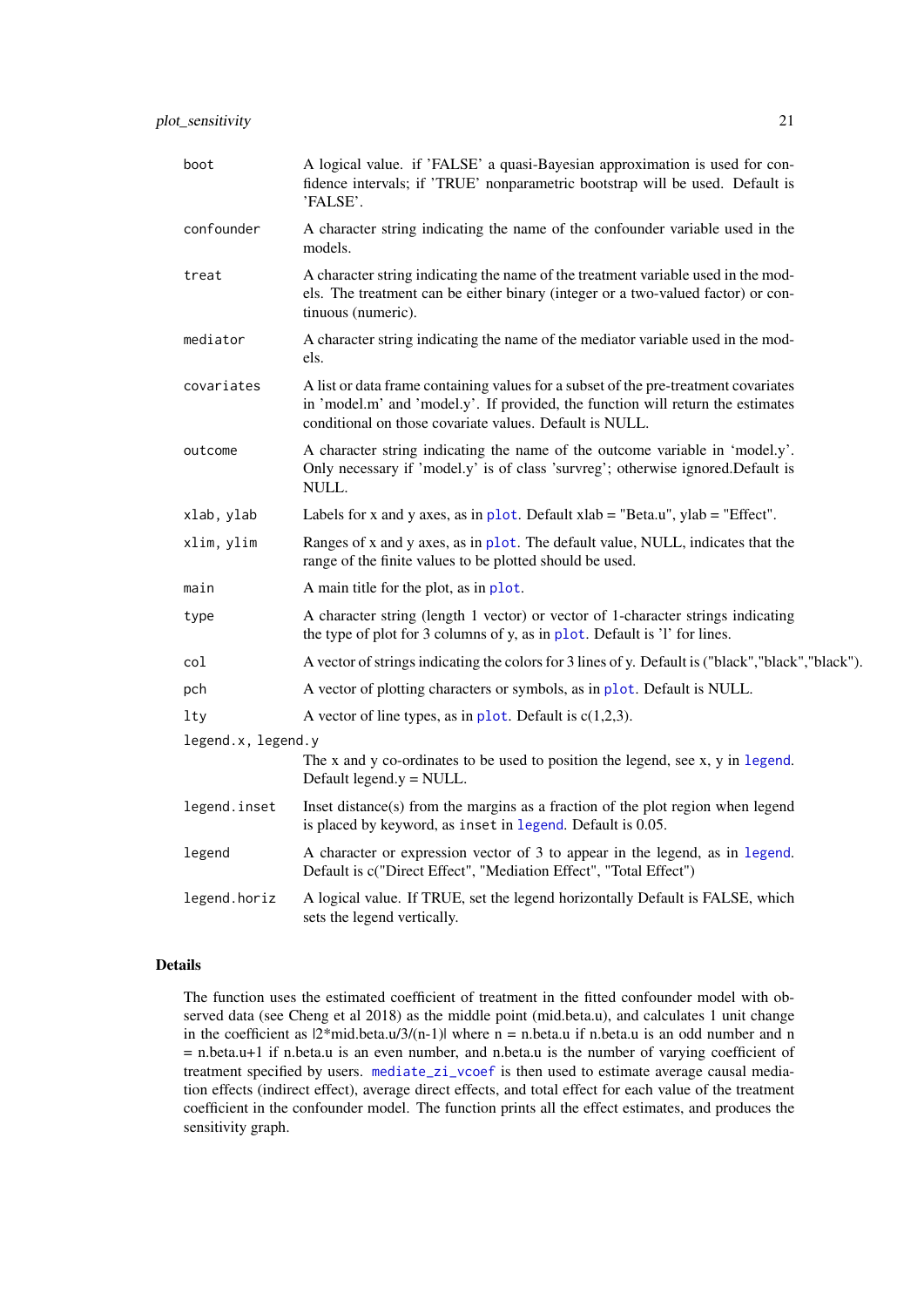#### Value

plot\_sensitivity produces sensitivity graph and returns an object of data frame with the following columns:

| beta.u       | coefficient of treatment in the confounder model.                                                     |
|--------------|-------------------------------------------------------------------------------------------------------|
| d0. d1       | point estimates for average causal mediation effects under the control and treat-<br>ment conditions. |
| z0, z1       | point estimates for average direct effect under the control and treatment condi-<br>tions.            |
| d.avg, z.avg | simple averages of d0 and d1, z0 and z1, respectively.                                                |
| tau.coef     | point estimate for total effect.                                                                      |

#### Author(s)

Nancy Cheng, <Nancy.Cheng@ucsf.edu>; Jing Cheng, <Jing.Cheng@ucsf.edu>.

#### References

Cheng, J., Cheng, N.F., Guo, Z., Gregorich, S., Ismail, A.I., Gansky, S.A (2018) Mediation analysis for count and zero-inflated count data. Statistical Methods in Medical Research. 27(9):2756-2774.

Ismail AI, Ondersma S, Willem Jedele JM, et al. (2011) Evaluation of a brief tailored motivational intervention to prevent early childhood Community Dentistry and Oral Epidemiology 39: 433–448.

#### See Also

[mediate\\_zi\\_vcoef](#page-14-1)

# Examples

```
data("midvd_bt100")
uFit <- glm(PDVisit_6 ~ intervention + BrushTimes_W2 + HealthyMeals_W2
                        + PDVisit_W2,
            family = 'binomial', data = midvd_bt100)
mFit <- glm(PBrushBedt_6 ~ intervention + BrushTimes_W2 + HealthyMeals_W2
                           + PBrush_W2 + PDVisit_6,
            family = 'binomial', data = midvd_bt100)
yFit <- zeroinfl(Untreated_W3 ~ intervention + PBrushBedt_6 + BrushTimes_W2
                               + HealthyMeals_W2 + PBrush_W2 + PDVisit_6,
                 data = midvd_btl00)# For illustration purposes a small number of simulations are used
plot_sensitivity(uFit, n.beta.u = 5, mFit, yFit, sims = 25,
                 treat = "intervention", mediator = "PBrushBedt_6",
                 confounder = "PDVisit_6",
                 main = "Effects on the number of new untreated cavities at 2 years",
                 legent.x = "right")
```
<span id="page-21-0"></span>